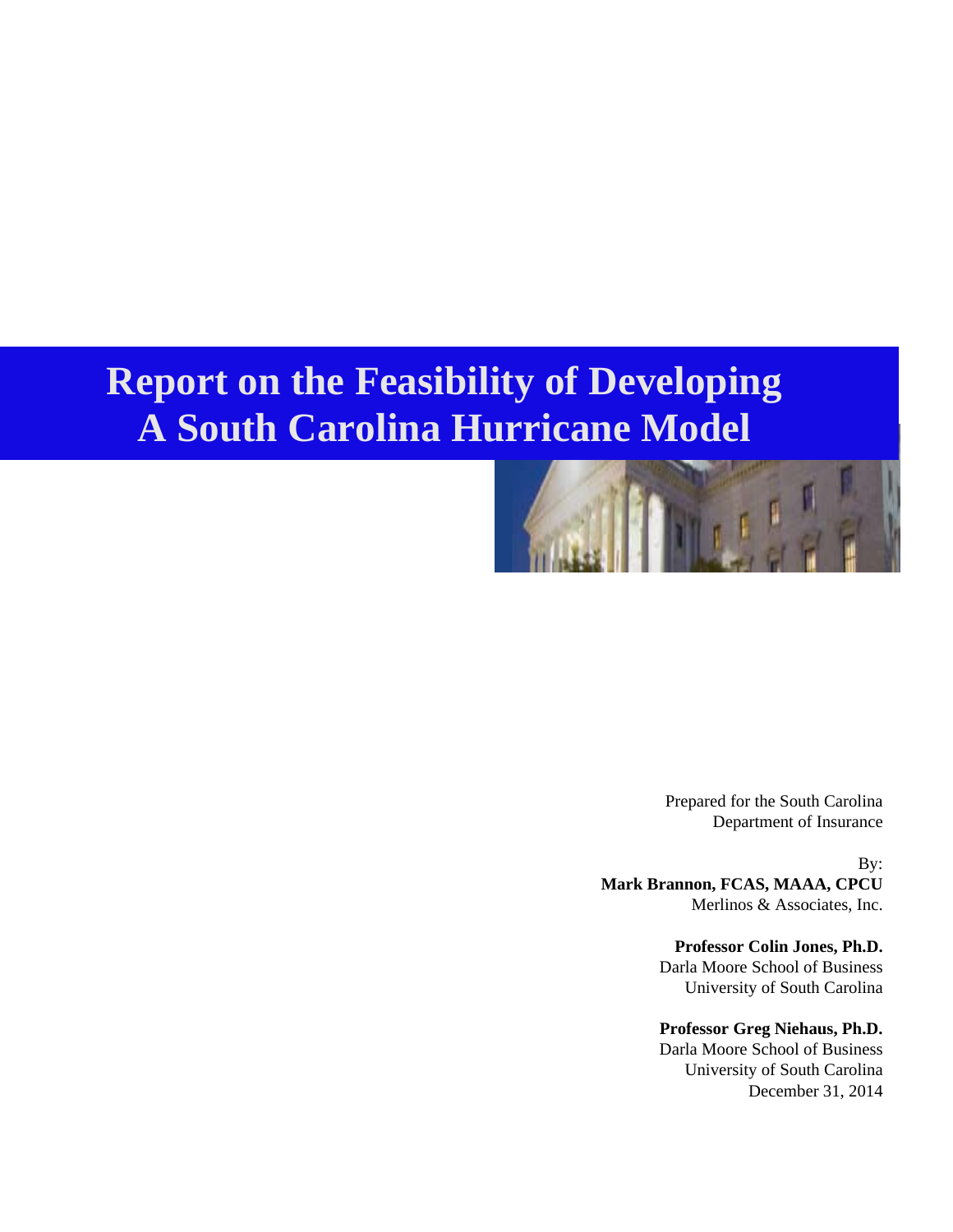#### **ABOUT THE AUTHORS**

#### **Gregory R. Niehaus, Ph.D.**

*Darla Moore School of Business, University of South Carolina* 

Greg Niehaus is Professor of Finance and Insurance at the University of South Carolina's Darla Moore School of Business. He received his Ph.D. from Washington University in 1985, and held faculty appointments at the University of Michigan and Michigan State University. He has served four years as Senior Associate Dean for Research and Academics and four years as Finance Department Chair at the Moore School of Business. His research has been published in the *Journal of Financial Economics*, *Journal of Finance*, *Journal of Business*, *Journal of Financial Intermediation*, *Journal of Banking and Finance*, *The Accounting Review*, *Financial Management*, *Journal of Financial Services Research*, *Journal of Risk and Insurance*, and the *Financial Analysts Journal*. His current research interests include corporate finance, the economics of insurance, corporate pension plans, and corporate risk management. Professor Niehaus has won several teaching awards and has co-authored a textbook, *Risk Management and Insurance*, with Scott Harrington.

#### **Colin Jones, Ph.D.**

*Darla Moore School of Business, University of South Carolina* 

Colin Jones (Ph.D. Pennsylvania State University 2013) is a Clinical Assistant Professor of Finance. His research focuses on venture capital, mergers and acquisitions, and initial public offerings. Prior to joining the Moore School of Business, he was a Visiting Assistant Professor of Finance at the College of William & Mary. His professional experience includes time as an entrepreneur in the music industry, a research assistant in economic development, and an analyst at a venture capital firm.

#### **Mark Brannon, FCAS, MAAA, CPCU**

*Merlinos & Associates, Inc.* 

Mark Brannon has 27 years of actuarial experience. He holds a Bachelor of Science degree in Mathematics from Furman University, is a Fellow of the Casualty Actuarial Society, a Member of the American Academy of Actuaries, and a Member of the Society of Chartered Property & Casualty Underwriters. Mark has been a member of the Professional Team that reports to the Florida Commission on Hurricane Loss Projection Methodology since 1999. In addition, he has worked for both regulators and insurance companies on issues related to property catastrophe loss estimation since joining Merlinos in 1998. Before joining Merlinos & Associates, he worked for eight years at State Farm Fire and Casualty Company leading a group of actuaries and support staff with responsibility for all ratemaking activity in nine southeastern states for several lines of business. Mark also worked as a property and casualty actuary for Cotton States Mutual Insurance Company.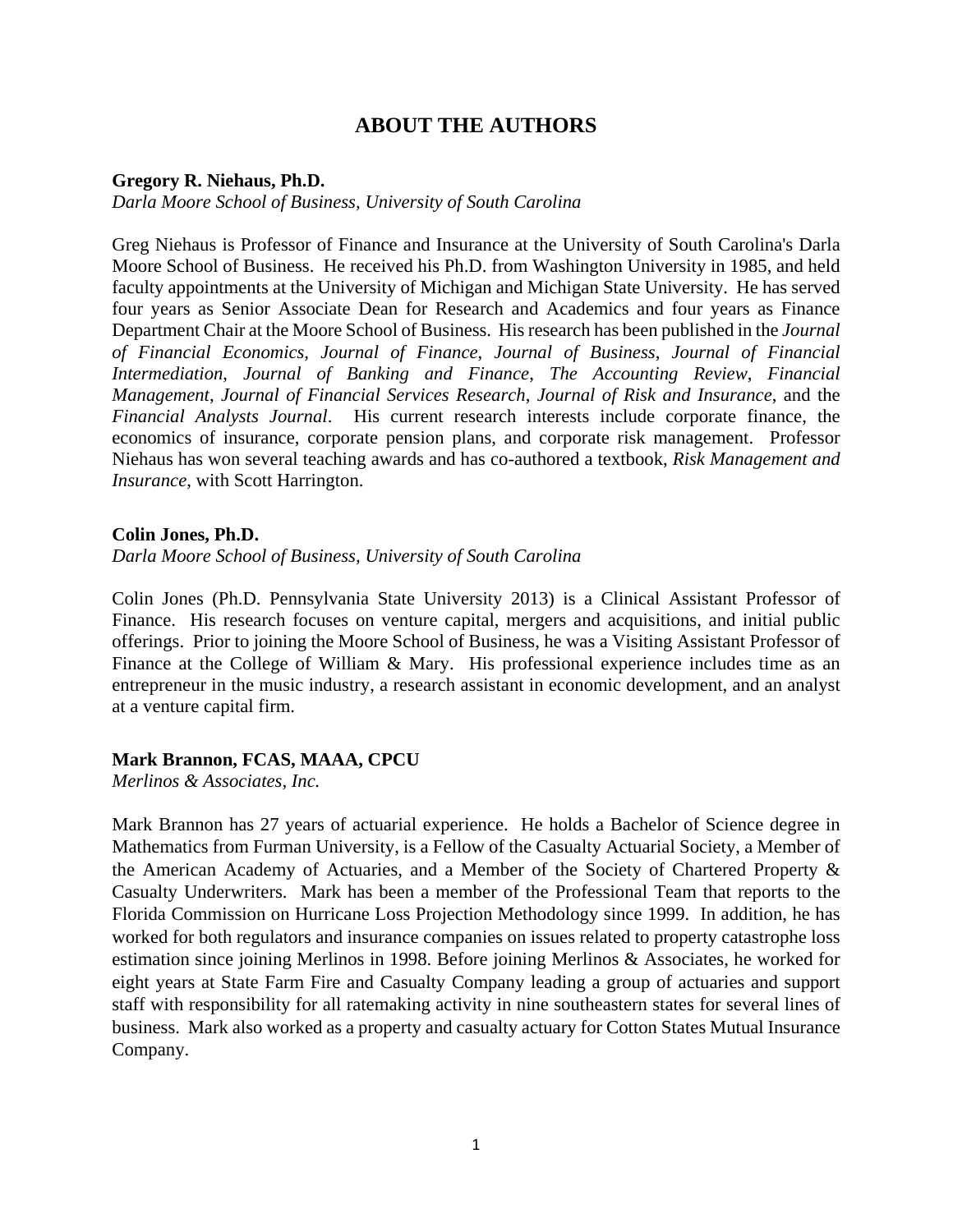# **ACKNOWLEDGEMENTS**

The staff of the South Carolina Department of Insurance played a crucial role in the completion of this report. Their cooperation and assistance in providing information and support services for the completion of this report is hereby acknowledged and very much appreciated.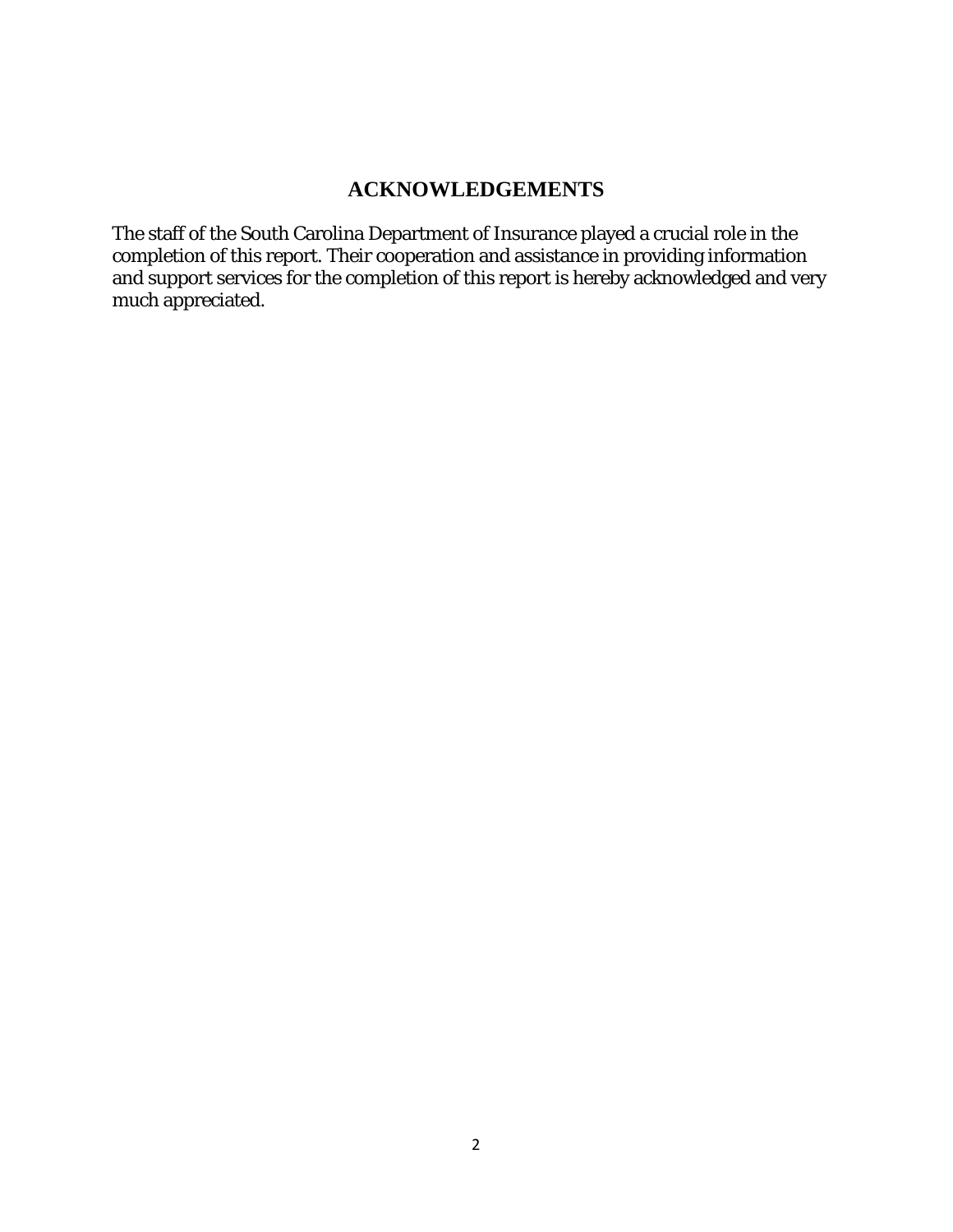# **TABLE OF CONTENTS**

| $\overline{I}$ . |                                                                                     |  |
|------------------|-------------------------------------------------------------------------------------|--|
|                  |                                                                                     |  |
| II.              |                                                                                     |  |
|                  |                                                                                     |  |
|                  |                                                                                     |  |
|                  |                                                                                     |  |
|                  |                                                                                     |  |
|                  |                                                                                     |  |
|                  |                                                                                     |  |
|                  |                                                                                     |  |
| III.             |                                                                                     |  |
|                  |                                                                                     |  |
|                  |                                                                                     |  |
|                  |                                                                                     |  |
|                  |                                                                                     |  |
|                  |                                                                                     |  |
| IV.              | POTENTIAL BENEFITS ASSOCIATED WITH HAVING A SOUTH CAROLINA-PUBLIC MODEL  11         |  |
|                  |                                                                                     |  |
|                  | B. Overview of How Public Hurricane Model Could Contribute to the DOI's Mission .11 |  |
|                  |                                                                                     |  |
|                  |                                                                                     |  |
|                  |                                                                                     |  |
|                  |                                                                                     |  |
|                  | 4. Would an SC Public Model Improve Assessment of Rate Filings  14                  |  |
|                  |                                                                                     |  |
|                  |                                                                                     |  |
| V.               | COSTS ASSOCIATED WITH THE CREATION OF AN SC PUBLIC HURRICANE MODEL  17              |  |
|                  |                                                                                     |  |
|                  |                                                                                     |  |
|                  |                                                                                     |  |
|                  |                                                                                     |  |
|                  |                                                                                     |  |
|                  |                                                                                     |  |
|                  | Е.                                                                                  |  |
|                  | F.                                                                                  |  |
| VI.              |                                                                                     |  |
| VII.             |                                                                                     |  |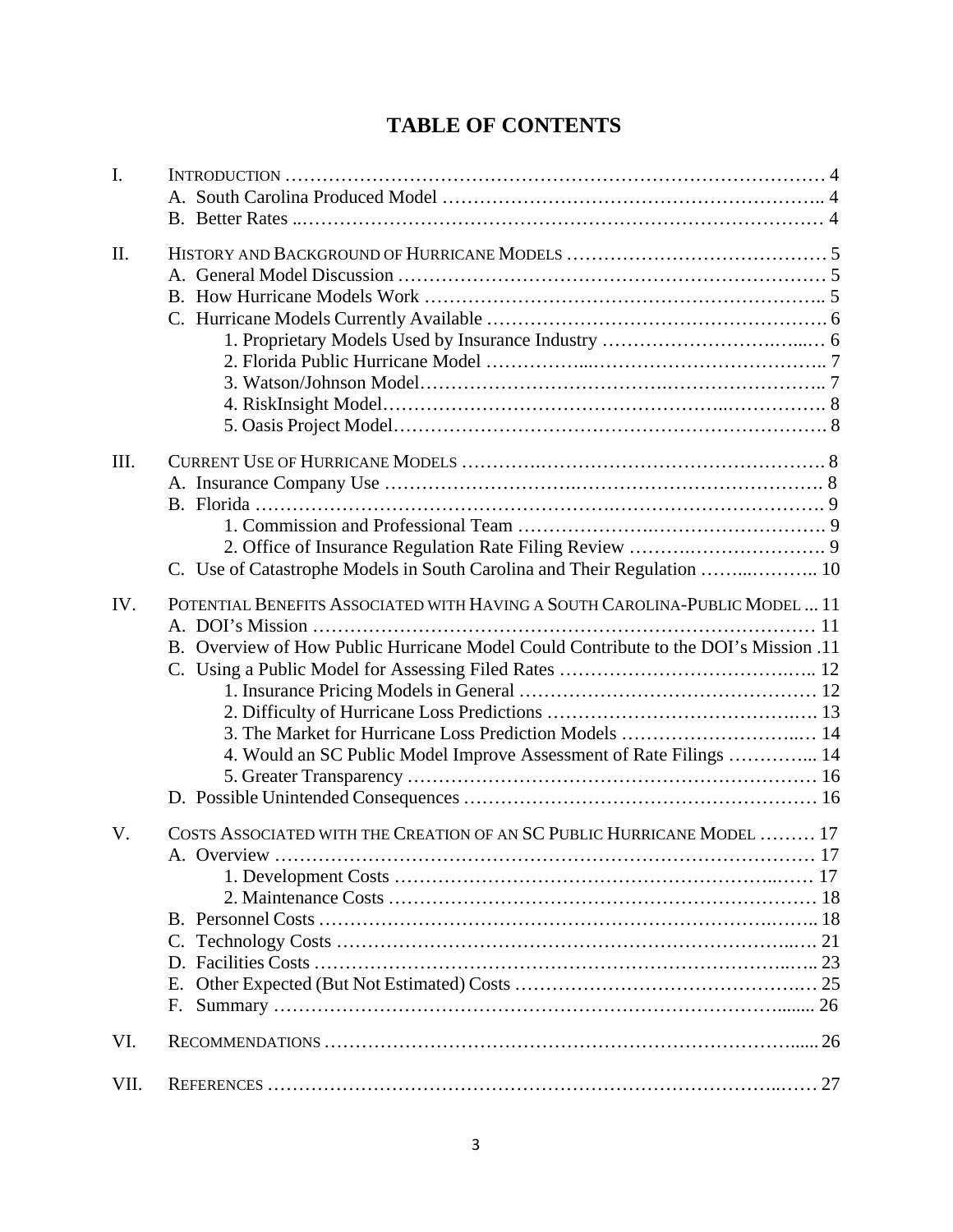# **I. INTRODUCTION**

This report has been produced to comply with 2014 S.C. Act No. 191 (S. 569), which requires the South Carolina Department of Insurance to:

"conduct a study to assess the feasibility of the creation of a hurricane model by the State, with particular emphasis on the associated costs and physical/logistical requirements. The study also must assess the benefits to consumers of a South Carolina-produced model, including an evaluation of whether it would yield more accurate assessments of risk and better rates."

Certain terms used in the report need to be defined in order for all parties to understand the context of their usage in the report.

### **A. South Carolina Produced Model**

In South Carolina rate filings, property insurance companies use one or more of three proprietary models produced and owned by private corporations. These companies are Risk Management Solutions (RMS), AIR Worldwide (AIR) and CoreLogic/EQECAT (EQE). There are other models available both from private corporations or public sources, but these are not utilized at this time in company rate filings in South Carolina. In this report we define a South Carolina Produced Model as a hurricane computer simulation model that produces output similar to that from the proprietary models, but that is:

- (1) Owned, licensed, or commissioned by the state of South Carolina; and
- (2) Developed, maintained, and operated by public institutions and private entities within the state of South Carolina or operated by public institutions and private entities under contract with the state of South Carolina.

The South Carolina Produced Model would be utilized by the South Carolina Department of Insurance ( also referred to as "SC DOI"or "Department") within the context of regulatory activities involving property insurance ratemaking in South Carolina

#### **B. Better Rates**

The current statutes regarding ratemaking in South Carolina for all property and casualty lines of business require that rates not be inadequate, excessive, or unfairly discriminatory. The model will produce "better rates" to the extent that it improves the ability of the state of South Carolina to approve rates that meet these statutory requirements. This will give additional confidence to the people of the state that rates reflect the best information available to the Department in determining actuarially sound property insurance rates.

This report, with attachments, addresses the definition of a hurricane model, the history of their usage in property insurance ratemaking in general and in South Carolina specifically, how the models are constructed and by whom, and finally how South Carolina could develop a hurricane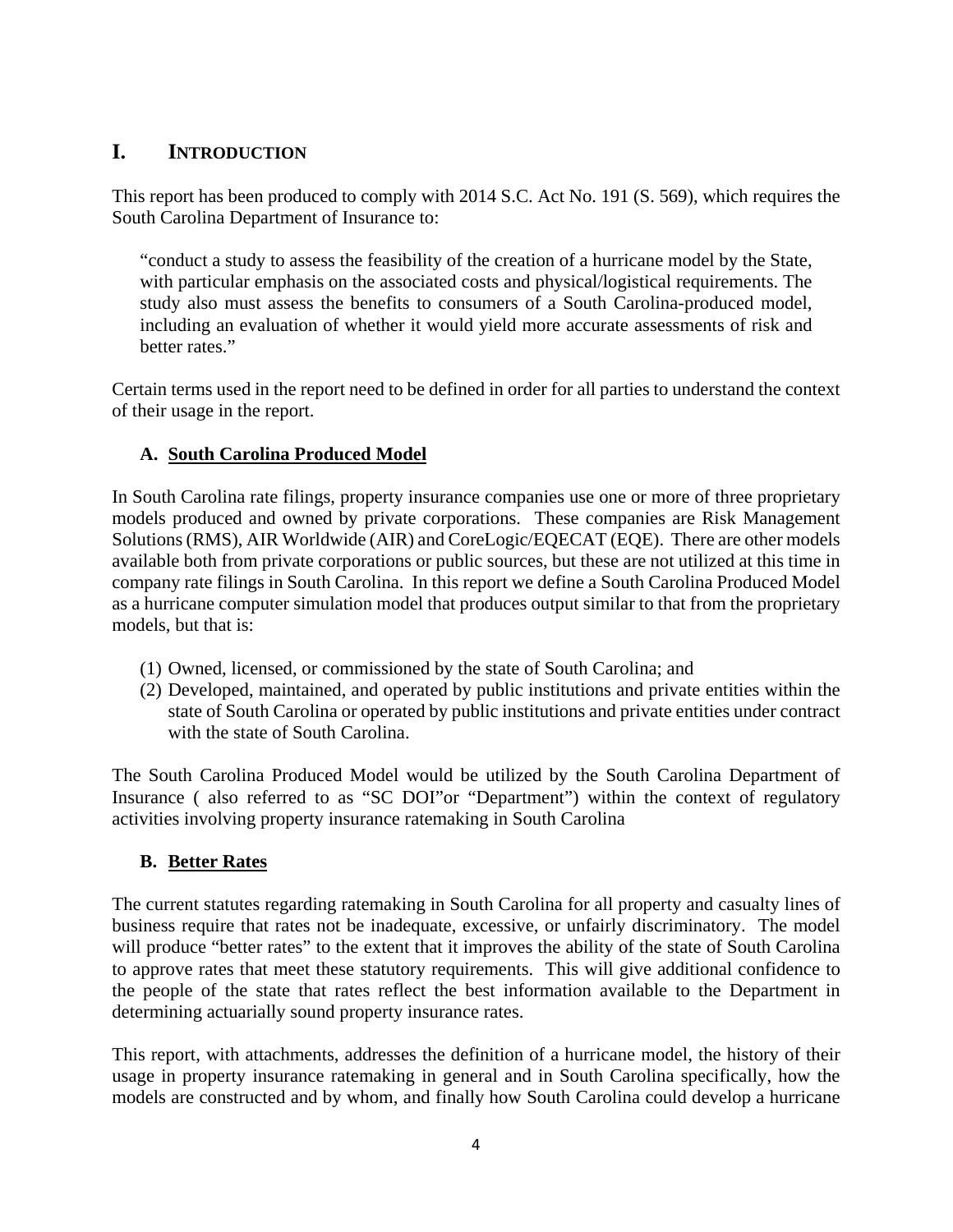model. The report also includes the cost/benefit analysis of various options the state could pursue, as well as recommendations for future action.

### **II. HISTORY AND BACKGROUND OF HURRICANE MODELS**

#### **A. General Model Discussion**

Estimated expected insured losses are the primary component of residential property insurance rates. In property insurance ratemaking, historical claims experience is used to develop these expected future losses for insured perils such as fire, liability, theft, water damage, and noncatastrophe wind/hail, among others. The nature of these types of claims is such that the historical claims are considered a credible basis for projecting future losses. Namely, these types of losses, for a large number of policyholders, will produce a considerable number of claims (frequency) that result in average claim amounts within an expected range. South Carolina is no different than the rest of the United States in regards to non-catastrophe ratemaking methodology and assumptions.

The nature of earthquake and catastrophic wind/hail losses, including hurricanes, tropical storms and other convective storms, is different. These losses occur less frequently, and result in significant damage to insured property that is affected. Using historical loss experience is not reliable due to the lack of insured events, and the comparability of losses that occurred up to 30, 50 or 100 years ago to what losses would result from these events today is severely limited. In fact, methods used prior to Hurricanes Hugo in 1989 and Andrew in 1992, as well as the Loma Prieta earthquake in 1989 and Northridge in 2004, produced estimated loss cost loads in property insurance rates that were shown to be grossly inadequate. About the same time as these events occurred, insurance companies began to use catastrophe computer simulation models that were developed to produce expected insured losses from catastrophic events that are statistically credible and reliable for ratemaking. Use of computer simulation models for ratemaking is now widely considered the current state of the science by insurance and regulatory actuaries and management. These models have been used by insurance companies and regulators to review property insurance rates for over 15 years.

#### **B. How Hurricane Models Work**

"State of the art" hurricane models consist of a complex set of computer programs. Their development required experts in meteorology, wind and structural engineering, statistics, actuarial sciences, finance, GIS, and computer science. The programs simulate and predict:

- (1) how, where and when hurricanes form,
- (2) their wind speed and intensity and size etc.,
- (3) their track,
- (4) how they are affected by the terrain along the track after landfall,
- (5) how the winds interact with different types of structures,
- (6) how much they can damage house roofs, windows, doors, interior, contents etc., and
- (7) how much it will cost to rebuild the damaged parts, and how much of the loss will be paid by insurers.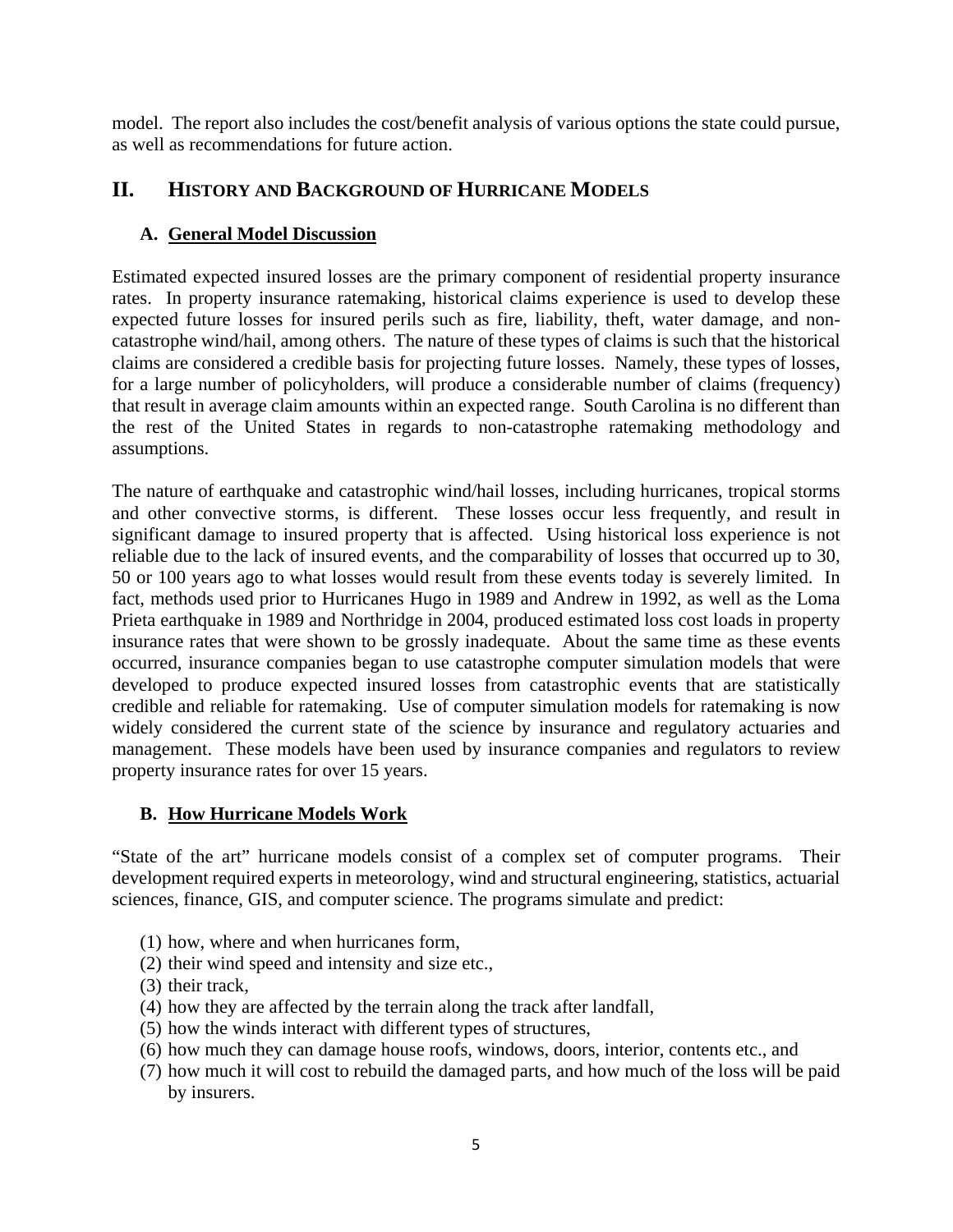A hurricane model simulates hurricane losses for thousands of different scenarios that could possibly occur over a given time period to produce a probability distribution for hurricane losses during that time period. The probability distribution describes the possible hurricane losses that could possibly occur and the likelihood of these losses occurring. The model is based on current scientific research in meteorology and engineering, and is developed by experts in those fields. These are not the same as the models that develop forecasts of seasonal hurricane activity, such as Dr. William Gray's model at Colorado State University or the National Weather Service.

In general, the input to the model is a portfolio of properties with details regarding all aspects of building location and characteristics. The output of the models is the average hurricane losses for these properties over the thousands of scenarios that are simulated. From this output, actuaries can develop projected hurricane loss costs for rate filings. Also, the output produces probable maximum loss estimates (e.g., the 99<sup>th</sup> percentile value from the estimated probability distribution for hurricane losses) that is used in designing and pricing reinsurance arrangements. In addition, the models can be used to perform scenario analysis for storms with specified characteristics that match historical storms. For example, the models can estimate the insured losses for a portfolio should a storm similar to Hurricane Hugo make landfall today.

#### **C. Hurricane Models Currently Available**

There are many different types of hurricane models available today, as well as new models under development or recently introduced to the market. The following section describes these models and their relevance to the development of a South Carolina produced model.

#### *1. Proprietary Models Used by Insurance Industry*

Currently, there are three primary models widely used by insurance companies in their rate filings to support their projected hurricane loss costs:

- (1) AIR Atlantic Tropical Cyclone Model
- (2) RMS RiskLink
- (3) CoreLogic EQECAT WORLDCATenterprise

A fourth model, produced by Applied Research Associates (ARA) is available, but is sparingly used in rate filings to support hurricane loss cost filings, if at all. These models are considered proprietary, in that they do not disclose algorithms or other coding information and enforce strict confidentiality agreements with anyone that is permitted to examine the inner workings of the model. The companies usually license the use of the models by their clients, who consist mainly of insurers and reinsurers. There are multiple versions of these models that vary based on the assumptions regarding the historical catalog of hurricane events used to develop the hypothetical hurricane events (stochastic storm sets) in the model. In general terms, a "Long Term" model utilizes the full database of storms cataloged by the National Oceanographic and Atmospheric Association (NOAA). "Short Term" or "Medium Term" models exclude some time periods to isolate only those storms that developed and made landfall in the United States in years that have similar atmospheric and oceanographic activity similar to the current period (El Nino, Warm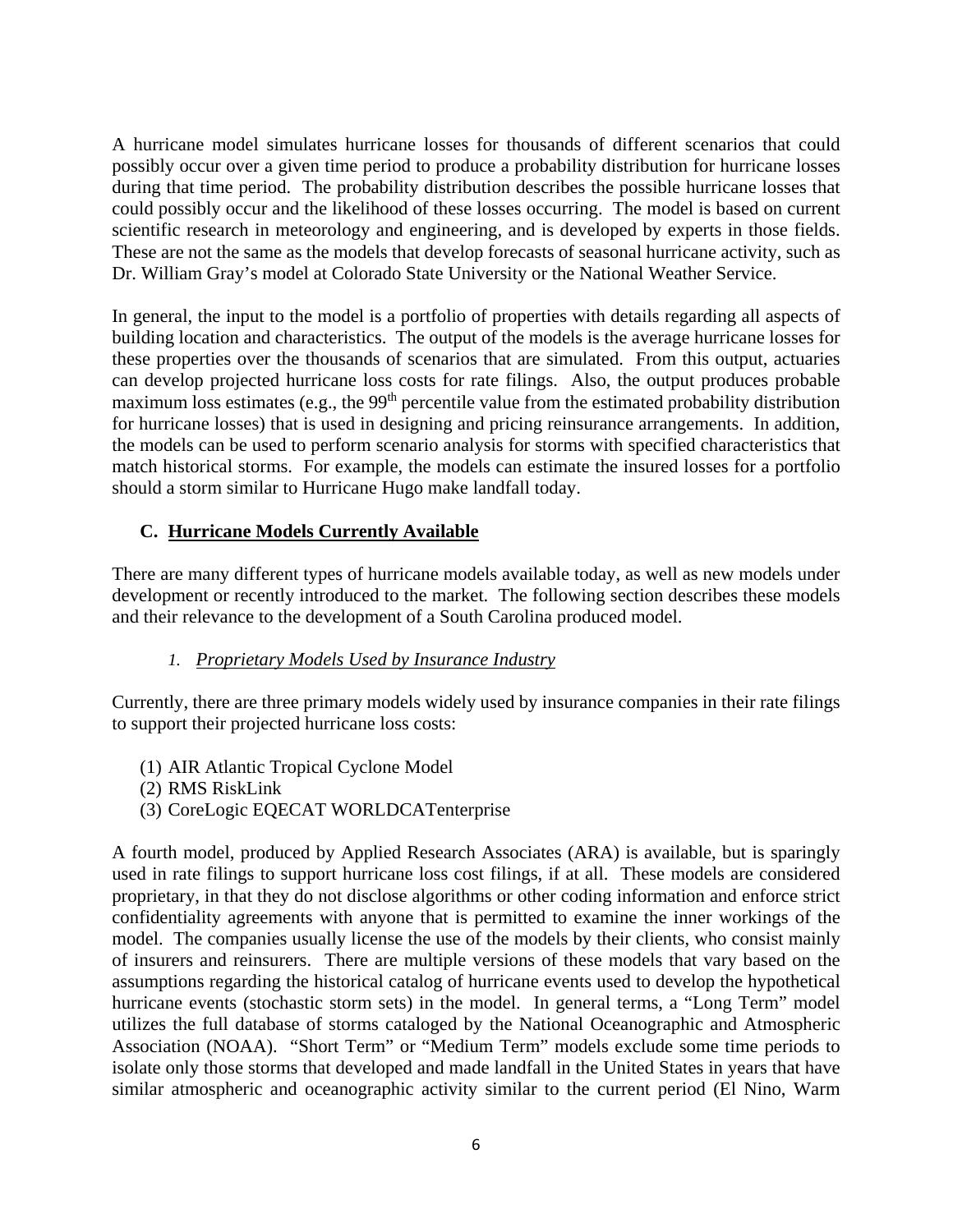Atlantic Ocean temperatures, Sub-Saharan wave activity, etc.). Typically, only Long Term models are used in rate filings submitted to insurance departments, while the others are used by insurers and reinsurers in catastrophe risk management and reinsurance structure development and pricing.

Versions of these four models were submitted to the Florida Commission on Hurricane Loss Projection Methodology in 2013 and were found to meet all of their standards, making them acceptable for use in rate filings in Florida by insurance companies. (Hurricane model use in Florida is discussed further below).

Versions of these four models were also submitted to a panel of experts (the Catastrophe Model Panel, or the Panel) assembled by the Department for such reviews in 2012-2013 and were found to be acceptable for use in rate filings in South Carolina by insurance companies (see SC DOI Bulletin 2014-03 for the existing and new specific requirements for filing insurers).

#### *2. Florida Public Hurricane Model*

This model is utilized by the Florida Office of Insurance Regulation to review rate filings and perform scenario testing on insurers' financials. Insurance companies can use it directly as well. The computer code is still protected and confidential, but is more open than the private models described above. The model was approved by the Florida Legislature in 2001, and several universities and other institutions were responsible for contributions to the development of the model over the following five years. Florida International University in Miami, Florida houses and maintains the model under the direction of Dr. Shahid Hamid, Ph.D. The model approaches hurricane loss simulation in a way similar to the other models described above, except that only a "long term" version is available.

The Florida Public Hurricane Model was also submitted to the Florida Commission on Hurricane Loss Projection Methodology in 2012-2013 and found to meet all of their standards, making it acceptable for use in rate filings in Florida by insurance companies.

#### *3. Watson-Johnson Model*

Charles (Chuck) Watson and Mark Johnson have written several papers together that outline a different approach to modeling hurricane losses. There is no formal name for their approach, so we refer to it as Watson/Johnson in this report. The model approaches hurricane/storm simulation from a statistical basis, using actual historical events which are archived in the North Atlantic hurricane database, or HURDAT, the database for all tropical cyclones in the Atlantic Ocean, Gulf of Mexico and Caribbean Sea, since 1851.

For the other four models, several criteria are independently fitted to statistical distributions (including number of storms, storm track, maximum wind, radius of maximum wind, and forward speed). The modelers then create their hypothetical storm sets using these formulas, which are in turn then run using a portfolio of properties to produce the expected hurricane losses. For Watson/Johnson, by using the actual HURDAT data for all Atlantic Basin events on record, they only have to statistically determine the maximum wind speed at each property location. After wind speeds are estimated, damage functions calculate the value of the loss.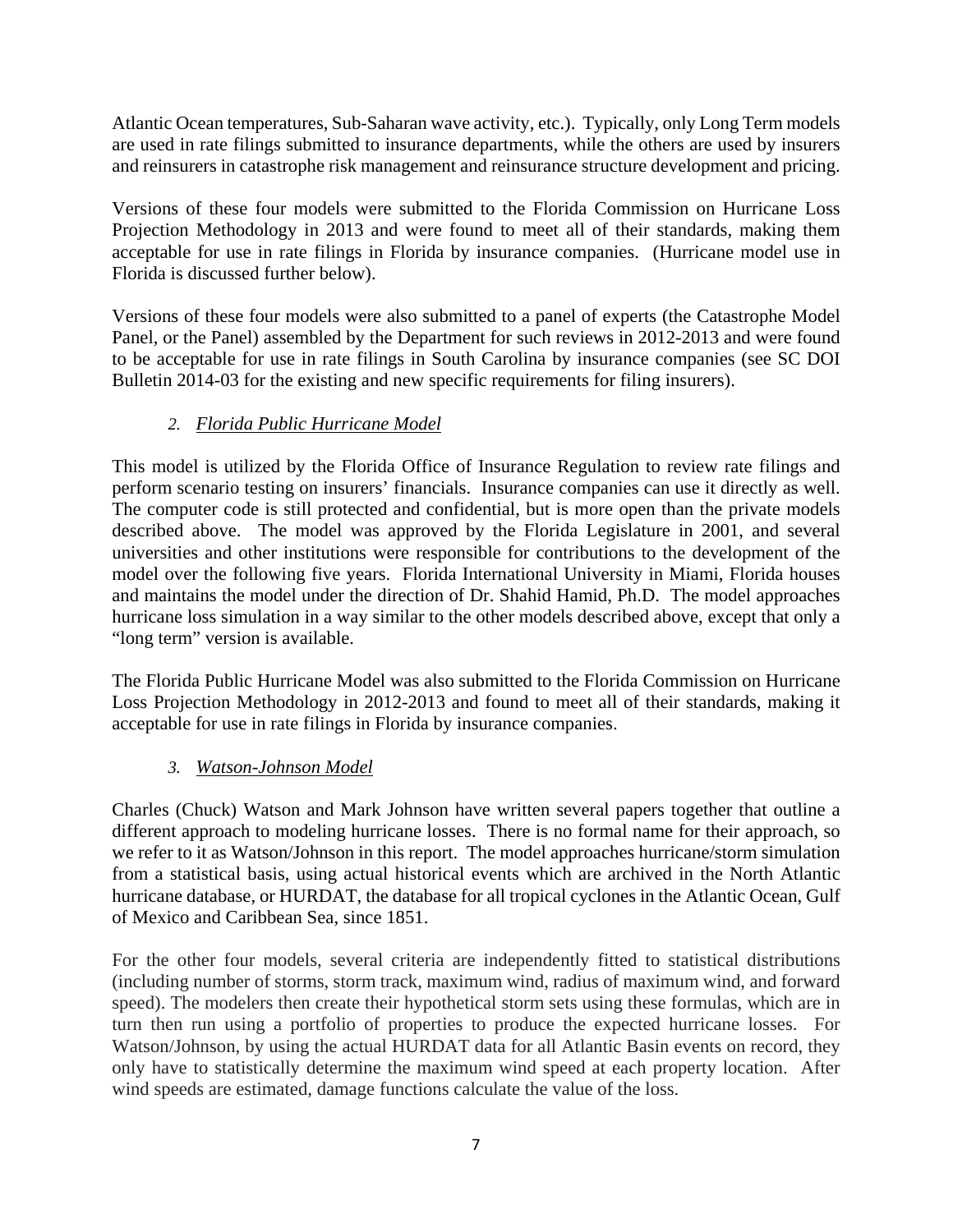The Watson/Johnson model combines multiple public source meteorological and engineering components to produce multiple combinations of complete models. Results are then produced for each model combination, and the results are displayed as a range/distribution of loss estimates. The authors' papers demonstrate how this model can be used to evaluate the reasonability of the proprietary model hurricane loss estimates by evaluating where the loss cost estimate falls within the range of estimates produced by the Watson/Johnson model. We are not aware of any company utilizing this model in any submitted rate filing to determine hurricane loss costs. This model has not been submitted for review by the Florida Commission on Hurricane Loss Projection Methodology to our knowledge. This model should be considered as "open source" in that there is transparency to the user of the details of the model components.

#### *4. RiskInsight Model*

Karen Clark, founder of Applied Insurance Research, published a paper entitled "A Formal Approach to Catastrophe Risk Assessment and Management" in the Proceedings of the Casualty Actuarial Society in 1986. The paper laid out the stochastic approach to simulation of hurricane events to calculate expected losses that eventually manifested itself in the development of the AIR model in the 1990's. Ms. Clark is now CEO of Karen Clark, & Company (KCC), which provides software products and consulting services to help insurance companies manage risk. KCC recently introduced RiskInsight, an open platform model that allows customization of components by the user. According to the company's website, the model produces the same output that the other "vendor" models do. We are not aware of any company utilizing this model in any submitted rate filing to determine hurricane loss costs. This model has not been submitted for review by the Florida Commission on Hurricane Loss Projection Methodology to our knowledge. The Company considers the model to be "open platform" in that it can run multiple models (either open source or proprietary) from a single input source and producing output through one program. It is unclear if the RiskInsight model is "open source," meaning all the computer code underlying the model is not freely available to all users.

#### *5. OASIS Project*

The OASIS project is a global open platform. The model only provides the simulation kernel and the financial model component - free within the framework. The user will select the other components regarding event generation and damageability provided by third parties. It is expected that users will use the OASIS code and build new models with it.

#### **III. CURRENT USE OF HURRICANE MODELS**

#### **A. Insurance Company Use**

Insurance companies utilize hurricane models in ratemaking, reinsurance analysis, and strategic planning on a regular basis. Most companies use the AIR or RMS model, with a few that use the CoreLogic EQE model.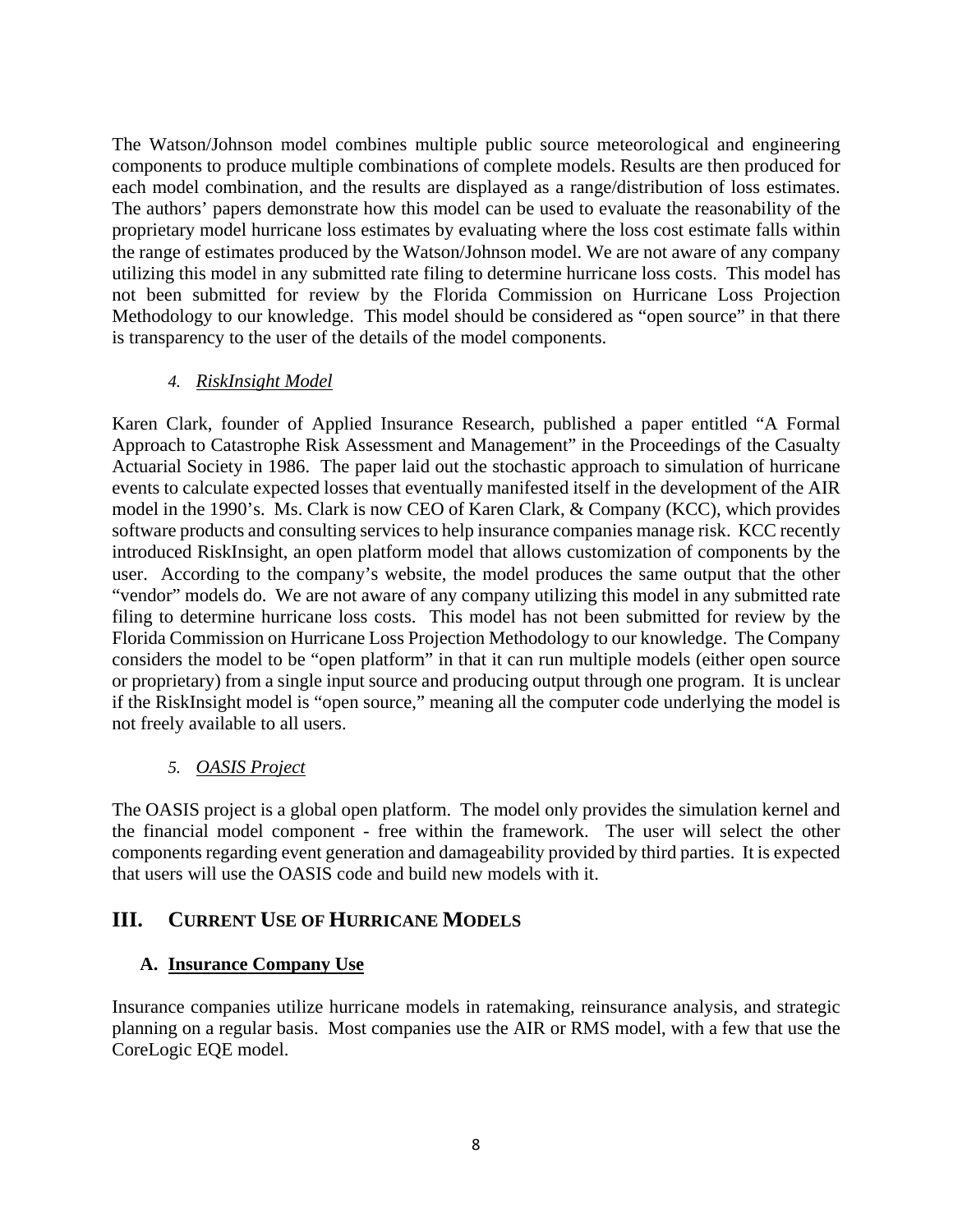Hurricane model output is used to determine the total hurricane expected losses, as well as the hurricane losses recoverable under the insurer's reinsurance program. Information from the model is used to allocate these costs to each policy type, policy form, and territory.

### **B. Florida**

#### *1. Florida Commission and Professional Team.*

Florida was the first state to set up a formal review process to evaluate hurricane models and their use in rate filings. The Florida Commission on Hurricane Loss Projection Methodology is an independent body of experts created by the Florida Legislature in 1995 for the purpose of developing standards and reviewing hurricane loss models used in the development of residential property insurance rates and the calculation of probable maximum loss levels. According to the Commission's published Report of Activities:

*The Legislature specifically determined that "reliable projections of hurricane losses are necessary to assure that rates for residential insurance are neither excessive nor inadequate," and that in recent years, computer modeling has made it possible to improve on the accuracy of hurricane loss projections. The Legislature found that "it is the public policy of this state to encourage the use of the most sophisticated actuarial methods to ensure that consumers are charged lawful rates for residential property insurance coverage." The Legislature clearly supports and encourages the use of computer modeling as part of the ratemaking process.* 

Several members of the Commission are specified in the statute by current position in various Florida organizations, and five are appointed by the Florida Chief Financial Officer (CFO). The Commission establishes standards for the models in several sections (General, Meteorological, Statistical, Vulnerability, Actuarial and Computer). Modeling companies submit their models to the Commission for review and acceptance every two years.

The Professional Team is employed by the Commission to perform the detail model reviews onsite and report back within the confines of the trade secret and confidentiality requirements. The members of this team are for each section of the standards (Meteorological, Statistical, Engineering, Actuarial and Computer Science). The Commission uses the report and other input from the Professional Team to make their determination on the models' compliance with the published standards. Only model versions that are accepted by the Commission can be used in rate filings in Florida.

#### *2. Office of Insurance Regulation Rate Filing Review*

The Florida Office of Insurance Regulation requires that property insurance rate filings use output from only the versions of the models that were submitted to and accepted by the Commission. Further, the Florida Office of Insurance Regulation only allows the use of a single model in a rate filing, disallowing the practice of using combinations of accepted models.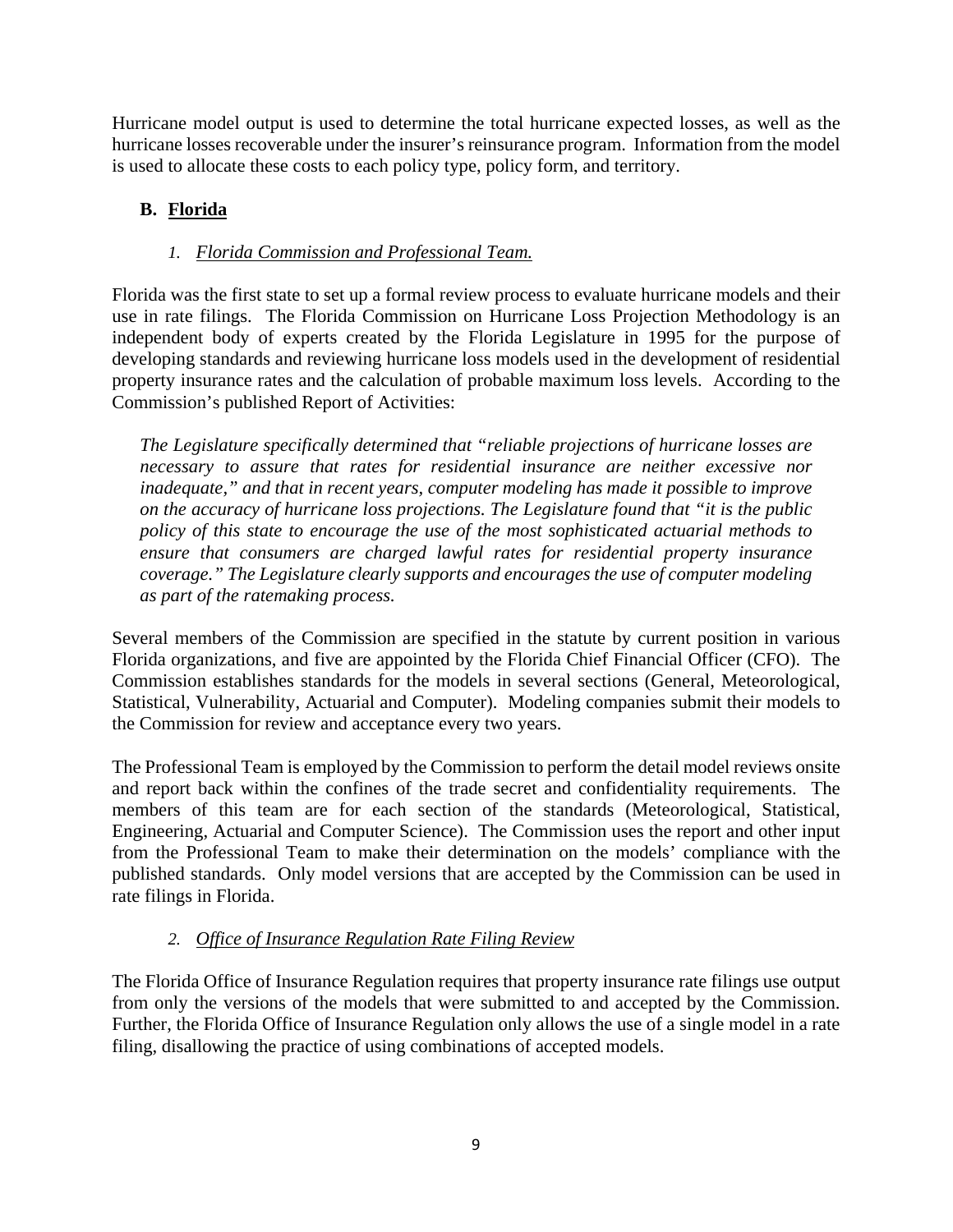A part of the required documentation in a residential property rate filing that includes the output from a hurricane model is a 60 item Questionnaire that requires detailed information from the insurer as well as the modeling company. The OIR requires this information to enable them to make a determination as to whether the model and its output meet the statutory requirements regarding the actuarial reasonability of the filed rates. Certain information is required by the OIR that the proprietary models (AIR, RMS, CoreLogic EQE, ARA) do not provide in order to preserve the confidentiality of trade secret information. The Florida Public Model, given its public nature, provides access to all of the required information. This has apparently led to the practice of the OIR actuaries in their analysis of rate filings to replace the hurricane model output from any one of the four private models with the output from the Florida Public Hurricane Model. Each company that makes a filing has to provide their input file to the OIR to produce the Public Model loss costs. So, in actuality, the Florida Public Model is the model that influences the OIR's determination as to whether the filed rates are actuarially sound.

#### **C. Use of Catastrophe Models in South Carolina and Their Regulation**

There are over 120 licensed insurance companies that are currently writing homeowners multiple peril insurance in South Carolina. It is estimated that over 90 percent of these property insurers currently use a model produced by one of three modeling firms. Most use either AIR or RMS and an estimated 10 percent use EQE. Insurers use the models to estimate the expected claim costs on the policies that they market in South Carolina. Some insurers use more than one model, in which case the SC DOI requires that the results of the models be equally weighted.

In 2012, the SC DOI contracted with a team of experts, the SC Hurricane Model Review Panel, to evaluate the major catastrophe models approved by the FL Commission for their accuracy and reliability in estimating expected catastrophe losses in South Carolina. In essence, the experts investigated whether the models incorporated appropriate assumptions and data for forecasting expected losses in South Carolina. The report containing non-proprietary information is available on the SC DOI website. The report led to a set of general and model specific recommendations (see Davis, 2013). The overall assessment, however, was that the models used in South Carolina properly take into account the specific characteristics of South Carolina.The actuary from the Panel, Mr. Martin Simons, summarized their findings this way: "Basically, our report determined that the models do a very good job, with [several] exceptions. And when these exceptions are taken care of, we can have great confidence in the models. But, basically, the models do a very good job of determining the expected annual loss from hurricanes."

A summary of the analysis and findings is contained in Order Number 2013-05 and Bulletin 2014- 03, including a listing of the models that the SC DOI found to be appropriate for use in South Carolina. In addition, the Order required that the SC DOI would (among other actions) "develop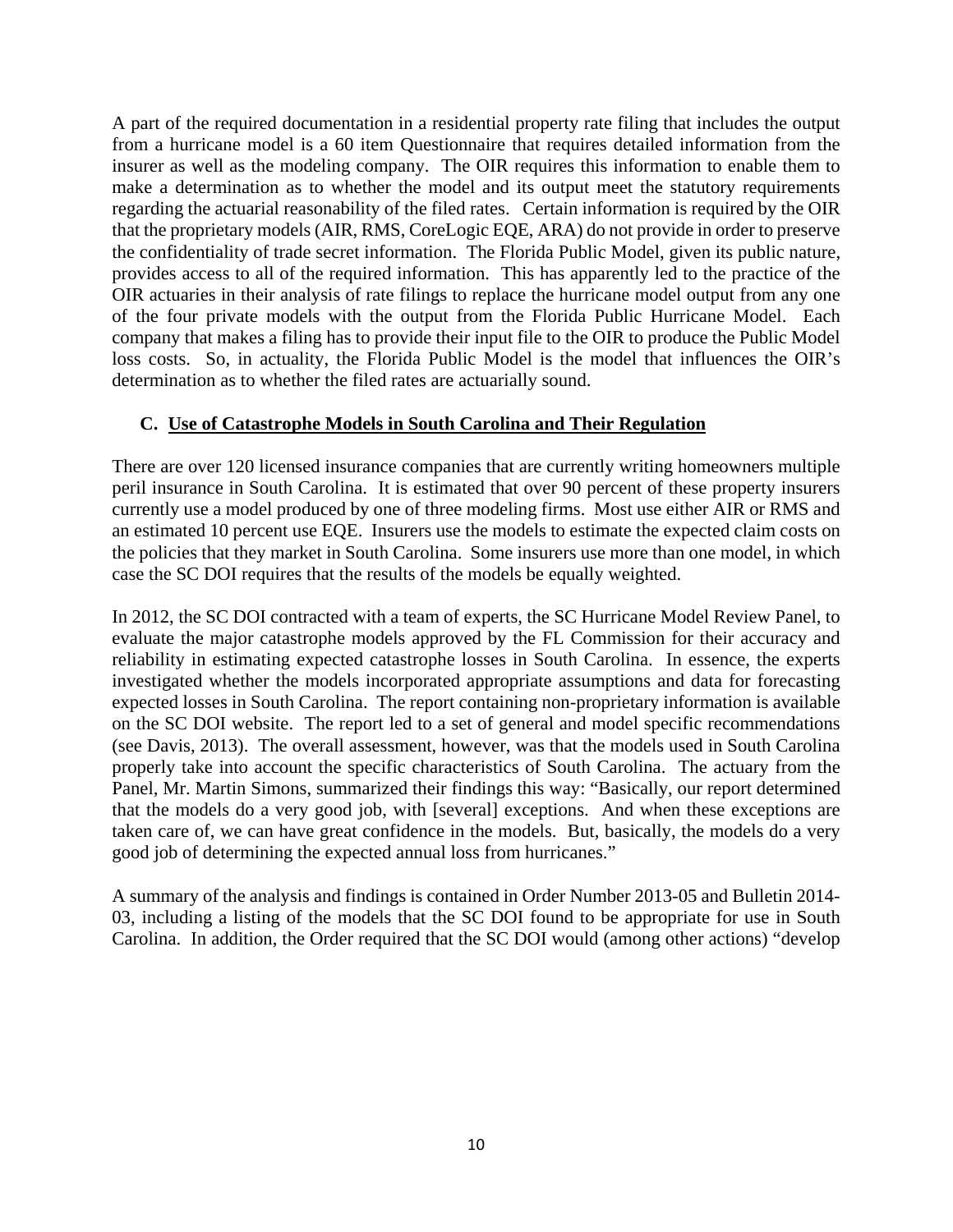a procedure for periodic public examination and evaluation of hurricane catastrophe models used in property insurance rate filings."

# **IV. POTENTIAL BENEFITS ASSOCIATED WITH HAVING A SOUTH CAROLINA PUBLIC MODEL**

To assess the potential benefits of a SC public model, we describe the various ways that a public model could contribute to the mission of the SC DOI and other public entities.

#### **A. DOI's Mission**

As stated on its website, the mission of the SC DOI "is to protect the insurance consumers, the public interest, and the insurance marketplace by ensuring the solvency of insurers; by enforcing and implementing the insurance laws of this State; and by regulating the insurance industry in an efficient, courteous, responsive, fair, and equitable manner."

Hurricane models are primarily used for pricing property insurance policies.<sup>1</sup> More specifically, insurers use hurricane models to determine the expected claims costs and probable maximum loss on policies that they could potentially sell. $<sup>2</sup>$  To the expected claim costs, insurers then add other</sup> costs associated with selling insurance policies (e.g., underwriting and loss adjustment costs), as well as a profit loading to cover capital costs. The sum of these components leads to the premium that will be charged. In South Carolina, the rates that insurers charge must be filed with the DOI.

Consistent with its mission, the DOI evaluates filed rates based on whether they are not inadequate, not excessive, and not unfairly discriminatory. The requirement that rates not be "inadequate" implies that rates must be sufficient to cover the insurer's costs so that (1) the solvency of the insurer is not jeopardized by consistently selling policies at prices that do not cover costs, and (2) that the state is able to attract and retain insurers to provide insurance to its citizens. "Excessive" means that the insurer is charging rates well above its costs, including its capital costs, and therefore earning unreasonable profits. "Unfairly discriminatory" means that the insurer is charging higher premiums to one group of policyholders relative to another group that is not justified by differences in costs between the two groups of policyholders or that is distinguishing the two groups of policyholders based on characteristics that the state views as inherently discriminatory and therefore does not allow.<sup>3</sup>

#### **B. Overview of How a Public Hurricane Model Could Contribute to the DOI's Mission**

One way that a public hurricane model could contribute to the DOI's mission is through the DOI's evaluation of whether filed rates are not inadequate, not excessive, and not unfairly discriminatory.

 <sup>1</sup> Catastrophe models can also be used by insurers for internal managerial purposes, such as determining how many policies to write in particular geographical areas, determining how much capital is needed to support the insurance policies, and determining how much reinsurance should be purchased.

<sup>&</sup>lt;sup>2</sup> Expected claim costs are sometimes called pure premiums.

<sup>3</sup> For example, some states have determined that it is discriminatory to charge different premiums to males versus females, holding all other factors constant.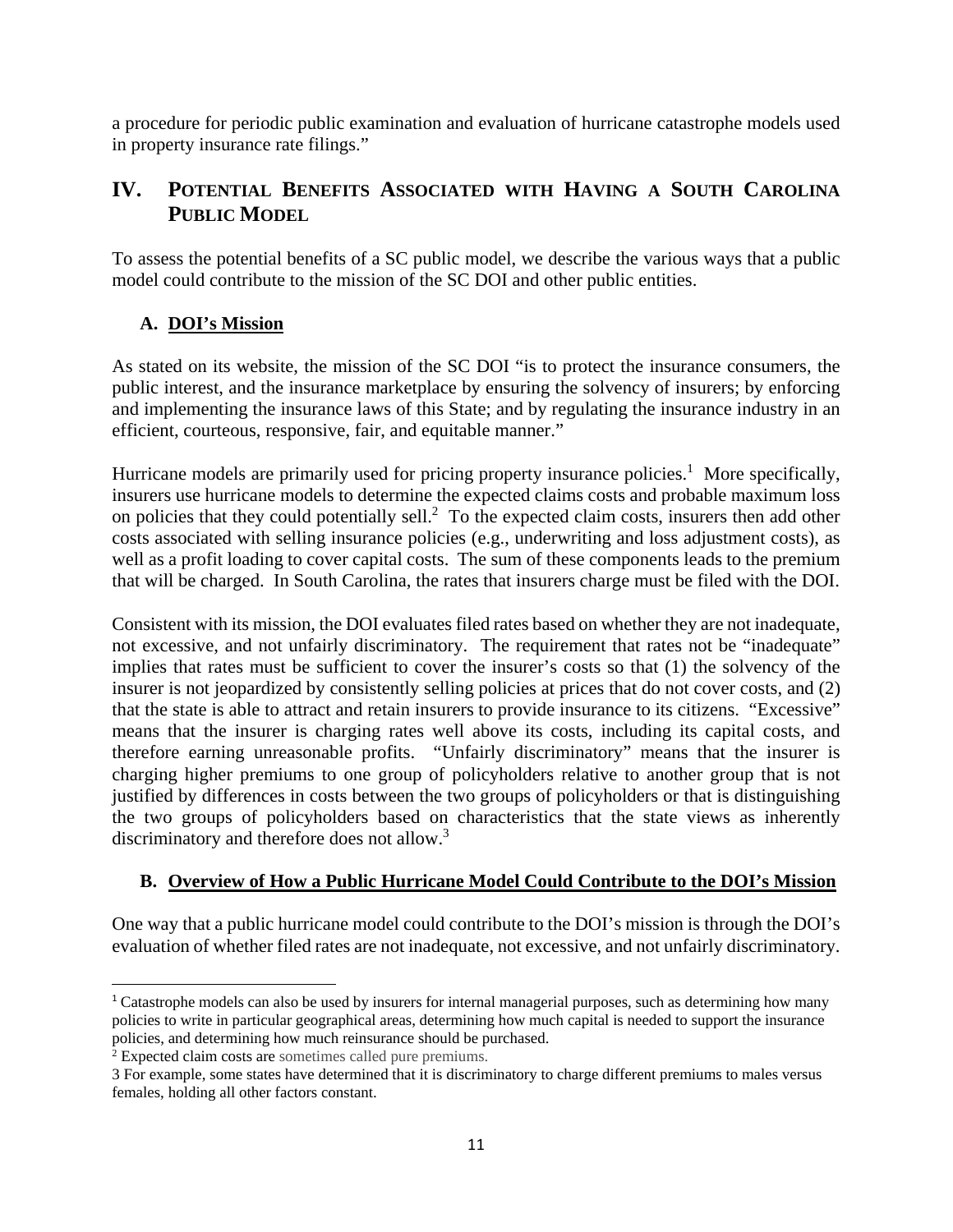Since this is likely to be the primary use of a public model, we elaborate below on how a public model could be used by the DOI in evaluating insurance rates for property insurance. The remainder of this subsection discusses other potential uses of a public model.

Another part of the DOI's mission is to ensure the solvency of insurers licensed in the state. A public catastrophe model could contribute to this mission by allowing the DOI to evaluate the likelihood and severity of insurer insolvencies given the insurer's exposure to hurricanes. If an insurer is found not to have sufficient resources to cover claim costs from potential catastrophes, the DOI could encourage the insurer to obtain additional capital, utilize more reinsurance, raise rates, or decrease exposure to hurricanes.

A public model could be made available to insurers for their use in developing rates for property insurance. Doing so would allow insurers to utilize an alternative catastrophe model in South Carolina without engaging one of the modeling firms. If this service were low cost, then some insurers might take advantage of this opportunity.

A public model could be useful to the SC Wind & Hail Underwriting Association (SCWHUA) in creating an alternative baseline for assessing its risk and its need for reinsurance. Currently, the SCWHUA uses the results of multiple catastrophe models to aid in the acquisition of sufficient and properly priced reinsurance (*see* Status Report for 2013).

A public hurricane model also could potentially contribute to more efficient public policies related to mitigation of hurricane losses by identifying geographical areas with high expected losses. Understanding which areas have higher expected losses could help direct public expenditures to where they would have the largest impact on expected hurricane losses. For example, zoning and development restrictions could be targeted at areas with high expected losses. A public hurricane model could also estimate the reduction in expected losses from various mitigation policies, such as installing roof clips or straps.

#### **C. Using a Public Model for Assessing Filed Rates**

As described above, the SC DOI is required to evaluate filed rates to make sure that they are not inadequate, not excessive and not unfairly discriminatory. The question addressed in this section is whether a SC public hurricane model would substantially add to the DOI's ability to assess filed rates.

It is useful to first discuss the use of models for pricing insurance in general, the inherent difficulties associated with forecasting hurricane losses, and the market for hurricane models. We then return to the question of whether a public hurricane model would likely give the DOI a better tool for assessing rates.

# *1. Insurance Pricing Models in General.*

Models are used by insurers to determine premiums for all types of insurance. For example, to set life insurance premiums, insurers need to forecast mortality rates that will prevail in the future. These forecasts are largely based on statistical models that utilize historical data. However,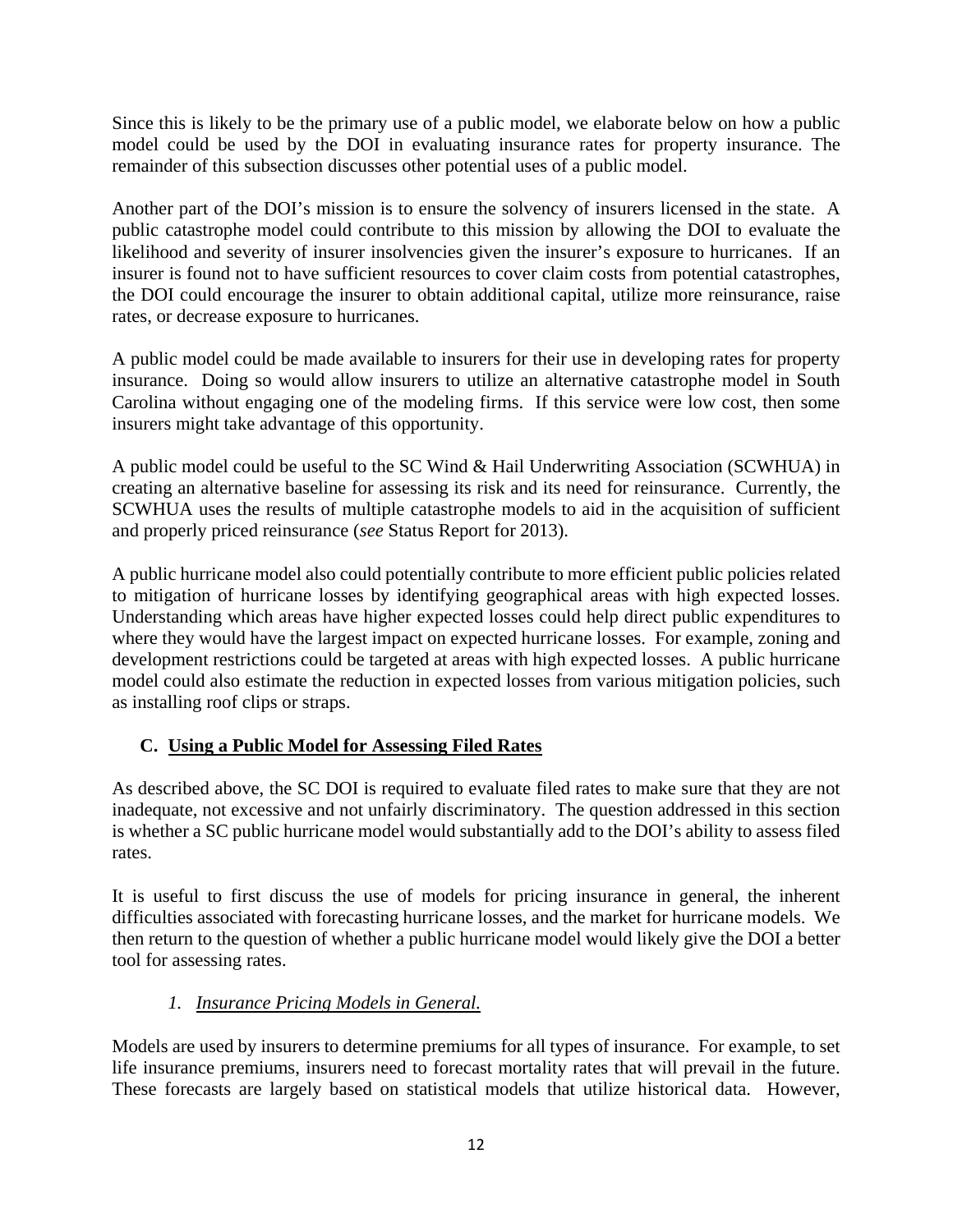insurers could also utilize assumptions/models about the impact of future medical breakthroughs on future mortality rates. The point is that models are widely used by insurance companies to forecast expected losses in the future.

If different insurers use different models, then insurance premiums charged by different insurers could vary from one another. $4$  On the other hand, to the extent that there is wide agreement as to the appropriate model, then insurers would be expected to price policies similarly, assuming other costs are similar across insurers. Thus, price variation across insurers is more likely when there is not a consensus on how to model uncertain future events.

Competition among insurers provides insurers with incentives to develop models that better predict expected claim costs. If an insurer consistently underestimates expected claim costs, then the insurer will attract customers, but not collect sufficient premiums to pay the claims that occur. Instead, claims will need to be covered by dipping into the insurer's capital and surplus. Eventually, the insurer will either adjust its models or go out of business. If an insurer consistently overestimates expected claim costs, then the insurer will have a difficult time attracting customers because the premium it charges will likely exceed the premiums of other insurers in the same market. Thus, there are incentives for insurers to innovate and develop better models to predict expected claim costs. This incentive is evident by the variety of classification systems used by insurers and by new methods of gathering and analyzing data that insurers and consulting firms are developing to better predict expected claim costs.5

#### *2. Difficulty of Hurricane Loss Predictions.*

The underlying problem with hurricane loss predictions is that hurricane losses for a specific location are relatively rare events. Consequently, there is limited historical data from which to make reliable predictions about the expected losses that will be suffered in a particular region. Hurricane models have been developed to overcome this problem. Moreover, the principles discussed above for pricing models in general apply to hurricane models, i.e., (1) variation in predictions of expected claim costs and therefore rates will more likely arise when there is variation in the hurricane models that are used, and (2) incentives exist to improve hurricane loss models to make predictions of expected claims costs more accurate.

How does one assess the accuracy of a hurricane model? Given the scarcity of events, one cannot assess accuracy by comparing predicted expected losses to the average loss that actually occurs over some time period. Instead, accuracy must be assessed in other ways. First, experts in various fields (e.g., meteorology, engineering, actuarial) can evaluate models based on whether they include the latest scientific advances in the field. The Florida Commission and the South Carolina Panel utilize this approach when they assess hurricane models. Second, accuracy can be gauged based on conceptual and logical grounds. For example, most people would agree that including information about the type of construction in a region would improve accuracy relative to a model

<sup>&</sup>lt;sup>4</sup> Even when insurers use different models, it is possible that competition will lead them to adjust prices toward their competitors.

<sup>5</sup> As an example of innovative information gathering, In-Drive is used by State Farm to gather information about driving habits. As an example of innovative data analysis, Eagle-Eye Analytics uses machine learning tools to predict expected losses.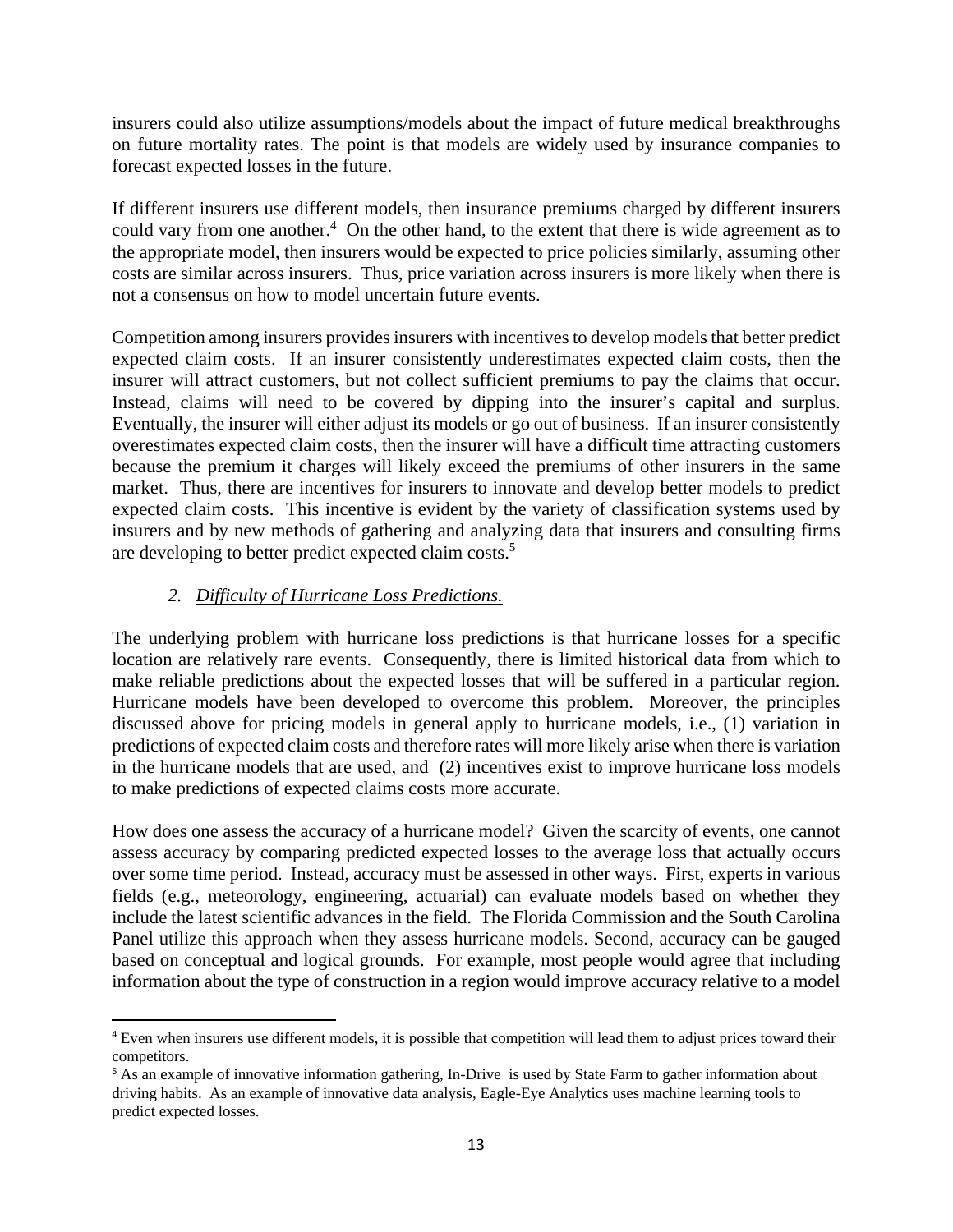that did not take this information into account. Third, accuracy can be gauged on whether the simulated storms follow a track that resembles the tracks of actual storms. Fourth, the accuracy of the exposure components of hurricane models can be gauged by comparing the realized claim costs from an actual storm to the predicted claim costs from the model for a simulated storm that comes ashore with the same characteristics as the actual storm.

One feature of hurricane loss models that distinguishes it from models used to predict expected losses for other types of exposures (e.g., automobile accidents) is that the fixed costs of developing a model are relatively high (see the next section). As a consequence, modeling firms specialize in developing these models and provide their modeling services to insurers, reinsurers, brokers, and rating agencies using various licensing and fee arrangements, as opposed to insurers developing these models "in house."

# *3. The Market for Hurricane Loss Prediction Models.*

There are currently four main suppliers of hurricane models (AIR, ARA, EQECAT, and RMS). In addition, there are some potential new entrants into the marketplace. These firms actively compete based on the sophistication and accuracy of their models. Thus, the incentive of insurers to have more accurate models of expected claims costs (discussed above) is translated into incentives for hurricane loss modeling firms to develop more accurate models. The demand for catastrophe modeling services is growing worldwide, which suggests that the return from developing a reputation for accurate models is high.

# *4. Would a SC Public Model Improve Assessment of Rate Filings?*

There are at least two (non-mutually exclusive) ways that SC could use a public model to assess rate filings. First, South Carolina could follow the approach of Florida and run the public model using the policy classification data of each insurer that submits rate filings and then compare the public model's results to those submitted by the insurer. We refer to this as the Florida approach. Second, South Carolina could require each catastrophe modeling firm to submit rates for standardized classifications, and then compare the results of all of the different models, including the public model. We refer to this as the standardized approach. We now discuss each approach in more detail.

#### a. The Florida Approach

The Florida Office of Insurance Regulation (OIR) is the primary user of the Florida Public Hurricane Loss Model (FPHLP).<sup>6</sup> To use the public model to evaluate an insurer's rate submission, the OIR sends the policy data of a submitting insurer to Florida International University (FIU), which examines the data for reasonableness. FIU then inputs the insurer specific data in the public model and runs the model. The result is an estimate of the expected hurricane loss costs on a state-wide basis, as well as loss costs for the various rate classes used by the

 6 Insurers can and do contract to use the public model.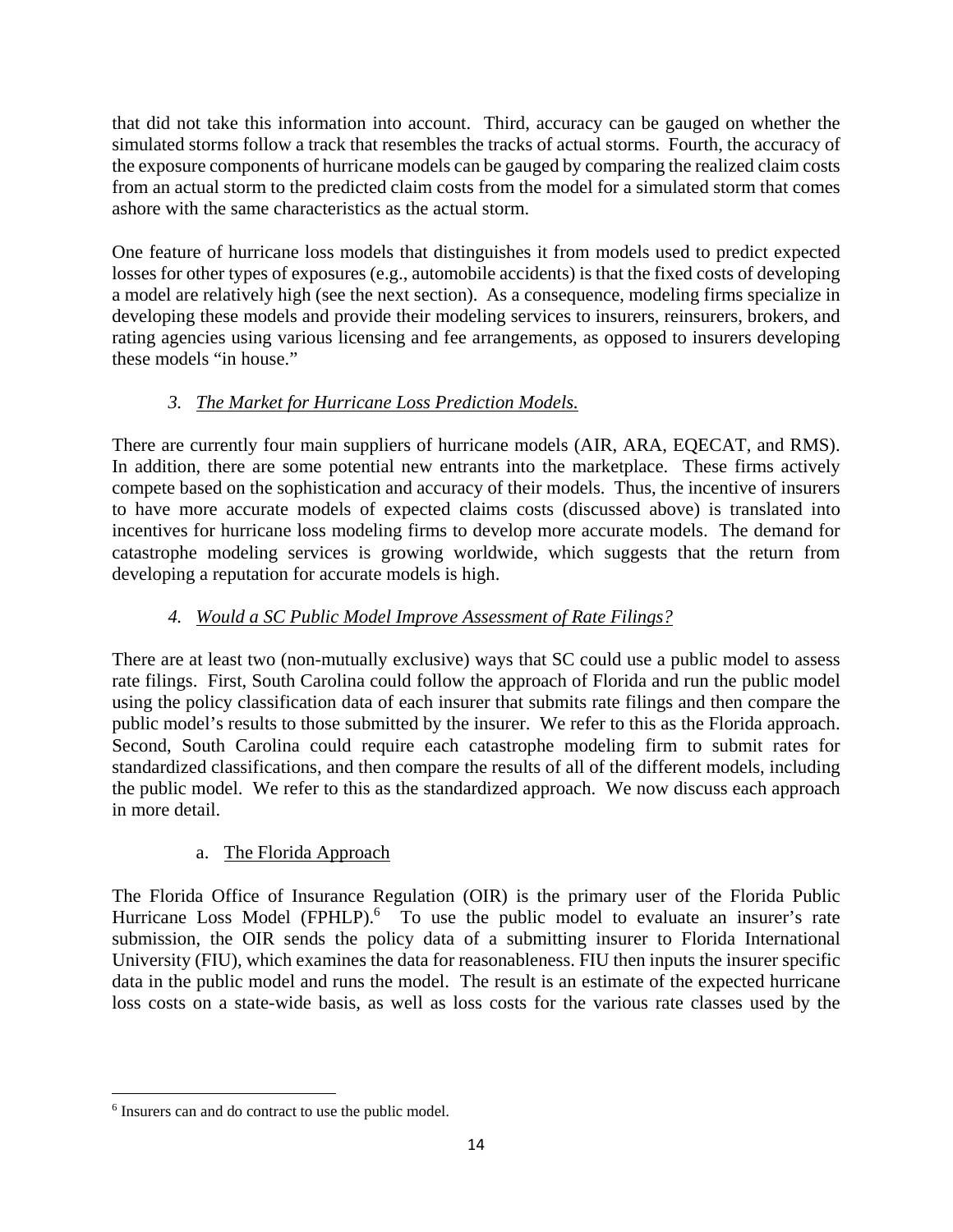submitting insurer. The OIR can use this information to negotiate with the submitting insurer if the OIR believes that the submitted rates are too high or too low.<sup>7</sup>

#### b. Standardized Approach

An alternative approach would be to use the public model to estimate expected claim costs for standardized classifications of exposures in South Carolina and require catastrophe modelers to use their proprietary models to estimate expected claim costs for the same classifications. For example, the SC DOI could provide building characteristics by zip code to each of the modeling firms as well as the public model, and then require each model to provide an estimate of expected hurricane losses by zip code. Then, the DOI could compare all of the estimates. This would give the DOI three or four proprietary estimates and one estimate from the public model for a standardized classification of exposures.

With the standardized approach, the DOI would have four to five estimates of the expected hurricane loss costs for a given standard classification scheme, as opposed to the Florida approach in which one public model forecast is compared to the forecast of the submitting insurer. Thus, an advantage of the standardized approach is there would be four to five estimates of expected hurricane losses for standard classifications, which would be more informative about whether one of the models is out of line with the others. With the Florida approach, there are just two estimates – the submitting insurer's estimate and the public model's estimate. If these estimates are significantly different, one does not know whether it is because the public model is out of line or the submitting insurer's model is out of line (or both).

The Florida approach has the advantage of providing estimates of the hurricane loss costs for each submitting insurer using the submitting insurer's policy classification scheme, as opposed to a standardized classification scheme. Which approach is better depends on the extent to which insurer specific policy classification data are needed to evaluate the proprietary catastrophe models.

Regardless of the approach that is taken, one must decide how much weight to put on the public model versus the other models.<sup>8</sup> Given the expertise and experience that the private modeling firms have developed and their incentives to innovate and to develop more accurate models, it

  $<sup>7</sup>$  It appears that the OIR primarily uses the statewide results to negotiate with submitting insurer and not the results</sup> for specific classifications. This inference is based on a review of completed rate filing on the Florida online filing website. In these disclosures, the OIR typically replaces the insurer's modeled hurricane losses with the output from the Florida Public Model in the statewide rate level indicated change calculations, but the OIR typically does not substitute the submitting insurers' hurricane losses by territory or other rating classifications, nor in the calculation of the net cost of reinsurance expense load.

<sup>&</sup>lt;sup>8</sup> Just as there is variation in the results of the existing proprietary models because of different assumptions and methods, there will be variation in the results of a public model from the proprietary models. At one extreme, one could have absolute confidence in the public model, and require all insurers to use the loss costs that it produces.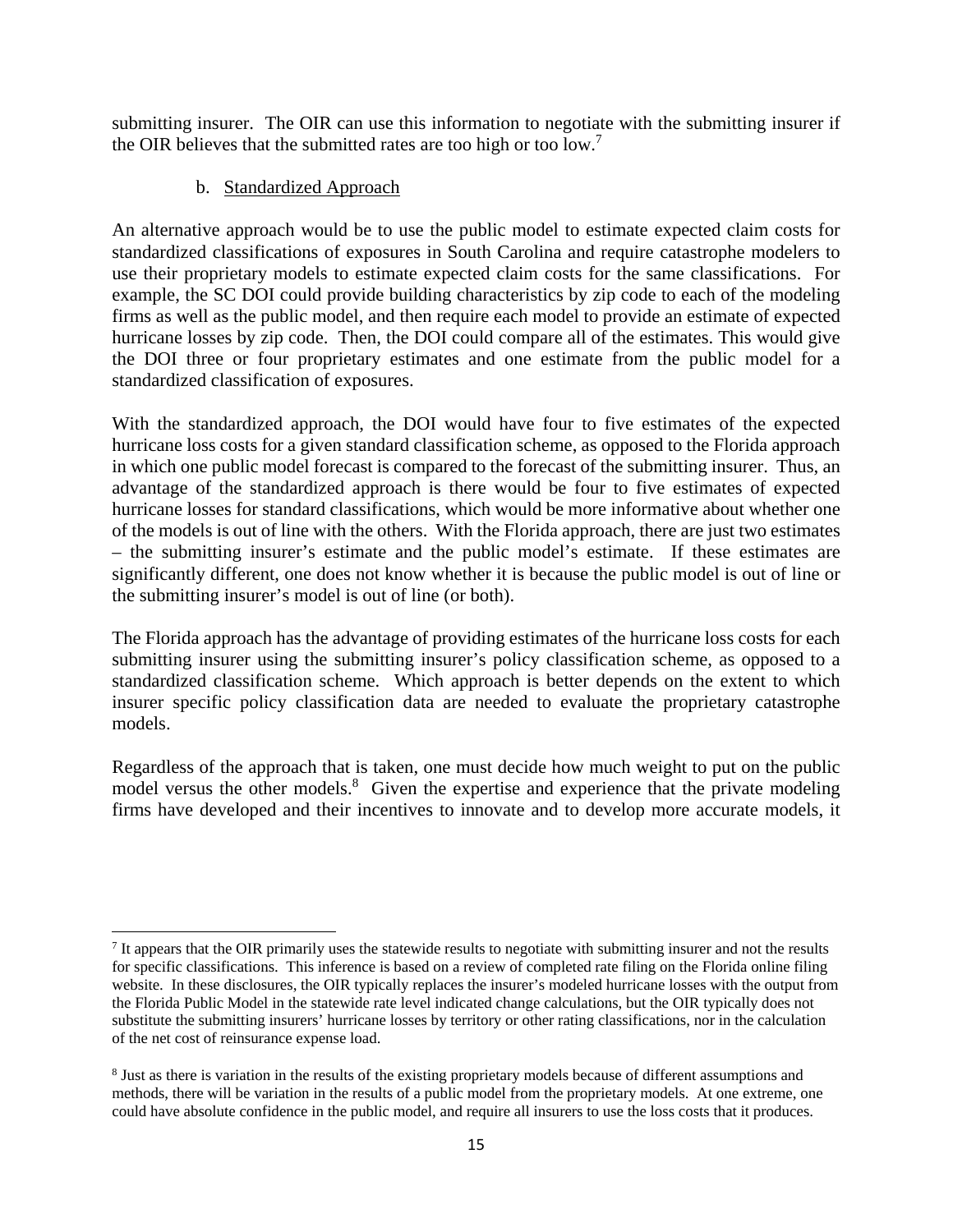seems highly unlikely that a new public model would deserve more weight than the proprietary models. At most, the public model could be given equal weight.

It is important to note, however, that the standardized approach could be adopted at a substantially lower cost without having a public model. Instead, the DOI could require each of the proprietary models to submit expected hurricane loss costs for standardized classifications, compare the results of the proprietary models, and investigate reasons for major differences. This is similar to the approach adopted by the Panel of experts that the DOI hired in 2012-2013 to evaluate whether the proprietary models appropriately took into account South Carolina specific information.

Continuing with this line of reasoning, the issue is whether the estimates from one additional model – a public model -- provide much additional information relative to just have a comparison among the proprietary models? Currently, there are three models used in South Carolina; so a public model would add a fourth estimate. Also, if a fourth estimate was desired, then the SC DOI could contract with either (1) the one modeling firm that is currently not used by insurers in South Carolina, ARA, (2) Florida International University to develop a South Carolina model component, (3) Watson and Johnson, (4) RiskInsight, or (5) OASIS to provide a fourth estimate.

#### *5. Greater Transparency.*

It could be argued that a benefit of having a public model is that transparency of how insurance rates are set and regulated would be enhanced, which would provide the citizens of South Carolina and their government representatives more confidence that rates are not inadequate, not excessive, not unfairly discriminatory. Unfortunately, a public, state-of-the-art hurricane loss model is unlikely to be transparent to any single individual because these models involve components that require expertise in a variety of fields, including meteorology, engineering, actuarial science, and computer science.<sup>9</sup>

Instead of seeking public transparency (which is unattainable), a better approach would be to require transparency to a panel of experts and rely on their oversight, similar to the analysis done by the Panel in 2012-2013.

#### **D. Possible Unintended Consequences.**

Depending upon its use or purpose, a SC Public Hurricane Model could introduce some unintended consequences in the personal property insurance market. Development of a Public Model could create some market uncertainty, which may impact insurers' willingness to write in the state. For example, potential new market entrants may decide not to enter the market if they conclude that the presence of such a model creates additional risk or uncertainty regarding the regulatory environment. Additionally, if the results of such a model are given greater weight than the commercial models currently in use or are otherwise not used appropriately, the result could be a disruption in the existing market. For risks where the hypothetical model provides a substantially lower hurricane loss cost than the model(s) being used by a particular insurer and its reinsurer, it is not difficult to imagine a scenario in which insurance company management determines that

<sup>&</sup>lt;sup>9</sup> Even though the Florida Public Model is considered a "public" model, it should be noted that not all portions of the model are open to public inspection (e.g., the code or algorithms).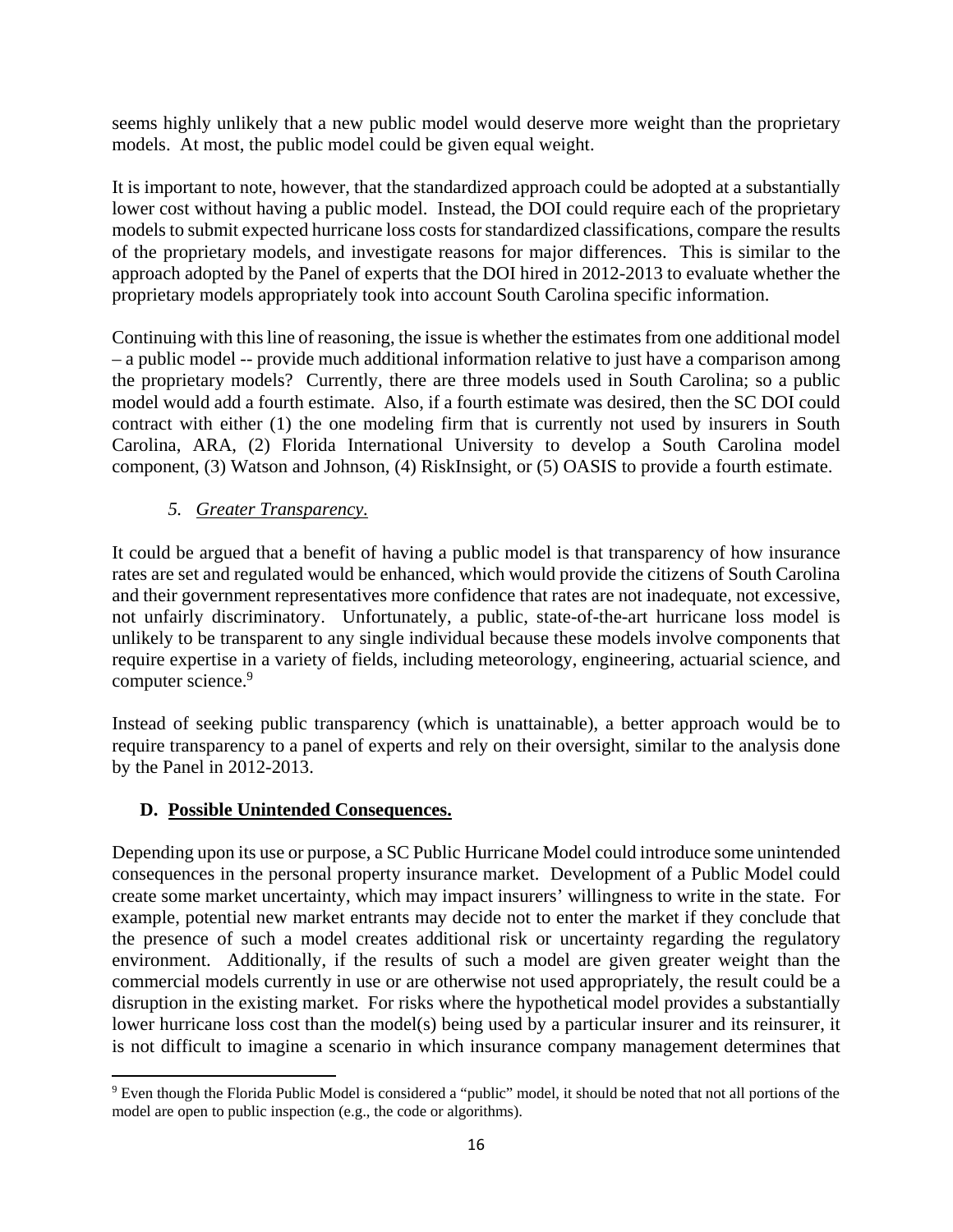risks meeting certain criteria are not to be written. Depending upon the extent of the differences, the availability of personal property insurance for hurricane-exposed properties could deteriorate. If the Public Model is used inappropriately or its purpose is unclear, a SC Public Model could result in market disruption and the negative effects of such disruption could have a significant impact on South Carolina property owners.

Finally, there is no reason to believe that a SC Public Model will produce lower loss estimates for every risk. That is to say, it is foreseeable that such a model would produce loss costs for some hurricane-exposed risks that exceed those produced by the commercial models being used in the direct and reinsurance market today.

# **V. COSTS ASSOCIATED WITH THE CREATION OF A SC PUBLIC HURRICANE MODEL**

#### **A. Overview**

Data and analysis for the cost estimates come primarily from interviews conducted with team members at the Florida Public Model (FPM) Project. As the only state to develop a public model to date, Florida provides a logical starting point to estimate costs associated with the development of a hurricane model by the state of South Carolina. Additional data and estimates come from publicly available sources. It is important to note that the cost estimates produced here are conservative and should be considered the minimum cost of developing a public model in South Carolina. It is likely that actual costs could exceed these estimates.

#### *1. Development Costs*

The Florida OIR sponsored the development of the Florida Public Model, but the model was developed and is housed by academic experts at the International Hurricane Center at Florida International University. Catastrophe models are complex computer models that require expertise across a variety of disciplines. The development team included meteorologists, wind and structural engineers, statisticians, computer scientists, actuaries, and financial experts. The Florida Public Model cost approximately \$4.5 million to develop from 2001-2006. In addition, any catastrophe model designed today would likely include a storm surge component. The Florida Public Model Project team is currently developing a storm surge component for the FPM at an estimated cost of \$4.5 million over 3 years.

The total estimated cost of developing and maintaining a hurricane model for the state of South Carolina is a *minimum* of \$7,316,500 over the first 5 years.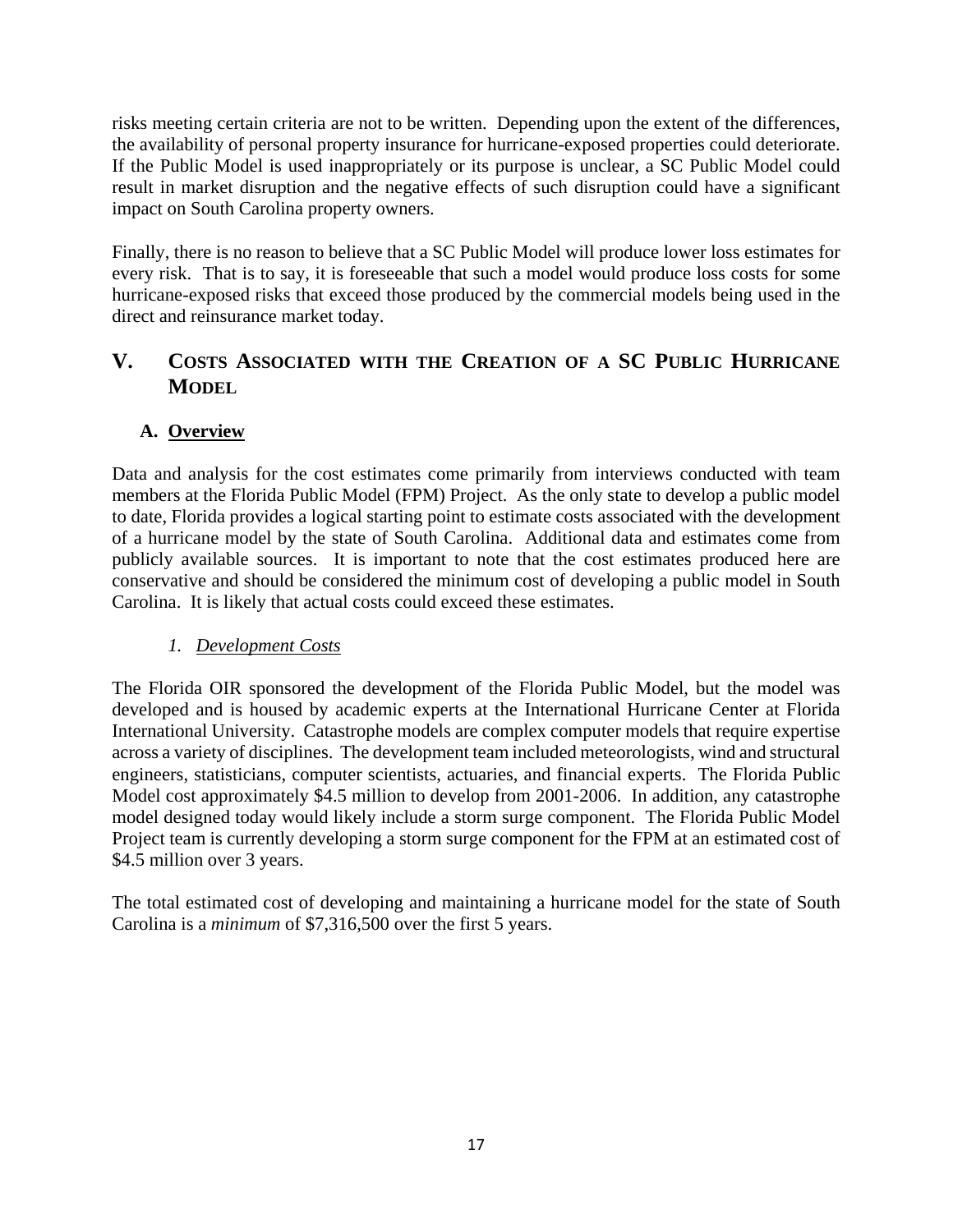| <b>Table 1</b>                       |           |           |           |           |             |
|--------------------------------------|-----------|-----------|-----------|-----------|-------------|
| DEVELOPMENT STAGE, YEARS 1-5         |           |           |           |           |             |
| Year                                 |           | 2         | 3         | 4         | 5           |
| Personnel                            | 1,262,500 | 1,262,500 | 1,262,500 | 1,262,500 | 1,262,500   |
| Technology                           | 351,200   | 100,200   | 100,200   | 100,200   | 100,200     |
| Facilities                           | 88,800    | 40,800    | 40,800    | 40,800    | 40,800      |
| Total                                | 1,702,500 | 1,403,500 | 1,403,500 | 1,403,500 | 1,403,500   |
| <b>ESTIMATED MINIMUM DEVELOPMENT</b> |           |           |           |           |             |
| <b>EXPENSE (YEARS 1-5)</b>           |           |           |           |           | \$7,316,500 |

| <b>STEADY STATE, YEARS 5+</b> |         |
|-------------------------------|---------|
| Personnel                     | 775,000 |
| Technology                    | 100,200 |
| Facilities                    | 40,800  |
| Total                         | 916,000 |

#### **ESTIMINATED MINIMUM ANNUAL STEADY STATE EXPENSE** (YEARS 5+)  $$916,000$

#### *2. Maintenance Costs*

Members at the Florida Public Model Project receive \$600,000 per year to maintain and operate the Florida Public Model. However, these cost estimates are likely biased downward from true expenses, as the FPM relies heavily on student labor which is significantly less costly than true market wages. Team members at the FPM Project suggest that even with student labor this funding is inadequate. The primary expense is personnel, but additional maintenance expenses include, but are not limited to, maintenance and updating of the computer framework and the input database.

The estimated total ongoing expenses for operating and maintaining a public hurricane model is a *minimum* of \$916,000 per year.

The remainder of this section provides additional information on the assumptions underlying these estimates.

#### **B. Personnel Costs**

A complex catastrophe model requires expertise across a variety of disciplines. Critical areas of expertise are meteorology, engineering, actuarial science, and computer science. Team members at the FPM Project estimate that they use approximately 15 professors and 20-30 students to manage and maintain the model and various enhancements that are being developed.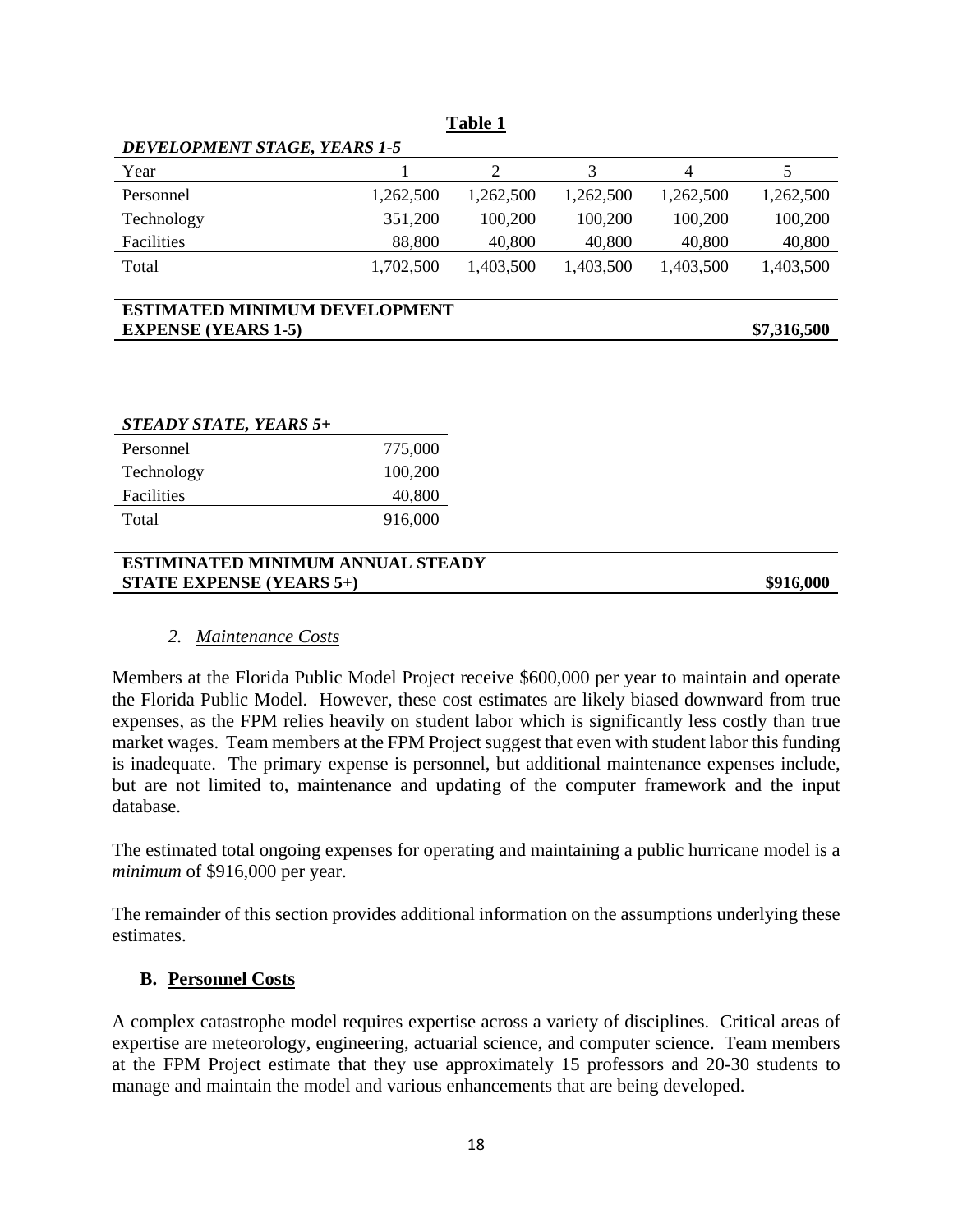Meteorologists are required for the wind model and hurricane wind field modeling associated with simulating stochastic hurricanes. Engineers are needed to estimate exposure through the analysis of building stock, building codes, and enforcement of building codes. Actuaries develop the insured loss model. Computer scientists work with collecting, cleaning, and maintaining the data required by the catastrophe model. Data is a large component and requires constant updating and monitoring.

Tables 2 provides estimates of market-based personnel expenses for developing, operating and maintaining a public hurricane model at \$1,262,500 per year during the development years. This amount would cover the base salary and benefits for four engineers, four computer scientists, four meteorologists, three actuaries, and one administrative person.

| <u>Table 2: Market-Based Annual Personnel Expense Estimates (Development Stage)<sup>10</sup></u> |          |             |
|--------------------------------------------------------------------------------------------------|----------|-------------|
| <b>Benefits Multiplier = 1.25</b>                                                                |          |             |
| DEVELOPMENT STAGE ANNUAL PERSONNEL EXPENSES                                                      |          |             |
| <b>ENGINEERS</b>                                                                                 |          |             |
| Number Required                                                                                  | 4        |             |
| Annual Base Salary                                                                               | \$70,000 |             |
| <b>Benefits Multiplier</b>                                                                       | 1.25     |             |
| Total cost per employee                                                                          | \$87,500 |             |
| <b>Engineering Total Cost</b>                                                                    |          | \$350,000   |
| <b>COMPUTER SCIENTISTS</b>                                                                       |          |             |
| Number Required                                                                                  | 4        |             |
| Annual Base Salary                                                                               | \$60,000 |             |
| <b>Benefits Multiplier</b>                                                                       | 1.25     |             |
| Total cost per employee                                                                          | \$75,000 |             |
| <b>Computer Scientists Total Cost</b>                                                            |          | \$300,000   |
|                                                                                                  |          |             |
| <b>METEOROLOGISTS</b>                                                                            |          |             |
| Number Required                                                                                  | 4        |             |
| Annual Base Salary                                                                               | \$60,000 |             |
| <b>Benefits Multiplier</b>                                                                       | 1.25     |             |
| Total cost per employee                                                                          | \$75,000 |             |
| Meteorologists Total Cost                                                                        |          | \$300,000   |
|                                                                                                  |          |             |
| <b>ACTUARIES</b>                                                                                 |          |             |
| Number Required                                                                                  | 3        |             |
| Annual Base Salary                                                                               | \$70,000 |             |
| <b>Benefits Multiplier</b>                                                                       | 1.25     |             |
| Total cost per employee                                                                          | \$87,500 |             |
| <b>Actuaries Total Cost</b>                                                                      |          | \$262,500   |
| <b>ADMINISTRATIVE</b>                                                                            |          |             |
| Number Required                                                                                  | 1        |             |
| Annual Base Salary                                                                               | \$40,000 |             |
| <b>Benefits Multiplier</b>                                                                       | 1.25     |             |
| Total cost per employee                                                                          | \$50,000 |             |
| <b>Administrative Total Cost</b>                                                                 |          | \$50,000    |
|                                                                                                  |          |             |
| <b>ESTIMATED MINIMUM ANNUAL PERSONNEL EXPENSE</b>                                                |          | \$1,262,500 |

# **Table 2: Market-Based Annual Personnel Expense Estimates (Development Stage)10**

<sup>10</sup> http://www.bls.gov/oes/current/oessrcst.htm;

http://www.payscale.com/research/US/Country=United\_States/Salary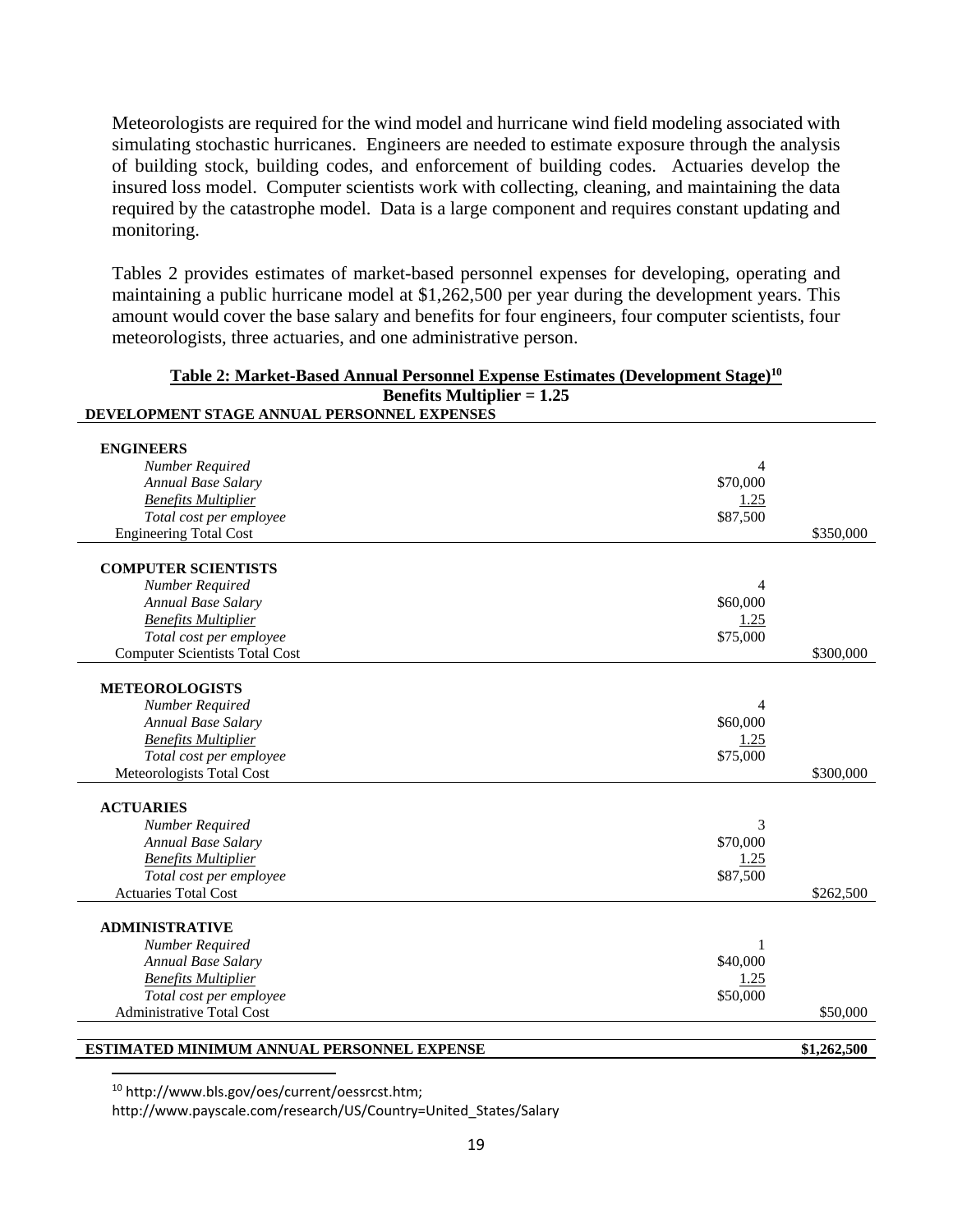Table 3 provides estimates of market-based personnel expenses incurred annually once the model has been developed. The total annual personnel expenses is estimated at \$775,000. This amount would cover the base salary and benefits for two engineers, three computer scientists, two meteorologists, two actuaries, and one administrative person.

# Table 3: Market-Based Annual Personnel Expense Estimates (Steady State)<sup>11</sup>

#### **RECURRING PERSONNEL COSTS (STEADY STATE)**

| <b>ENGINEERS</b>                      |                |           |
|---------------------------------------|----------------|-----------|
| Number Required                       | $\overline{2}$ |           |
| Annual Base Salary                    | \$70,000       |           |
| <b>Benefits Multiplier</b>            | 1.25           |           |
| Total cost per employee               | \$87,500       |           |
| <b>Engineering Total Cost</b>         |                | \$175,000 |
|                                       |                |           |
| <b>COMPUTER SCIENTISTS</b>            |                |           |
| Number Required                       | 3              |           |
| Annual Base Salary                    | \$60,000       |           |
| <b>Benefits Multiplier</b>            | 1.25           |           |
| Total cost per employee               | \$75,000       |           |
| <b>Computer Scientists Total Cost</b> |                | \$225,000 |
|                                       |                |           |
| <b>METEOROLOGISTS</b>                 |                |           |
| Number Required                       | $\overline{2}$ |           |
| Annual Base Salary                    | \$60,000       |           |
| <b>Benefits Multiplier</b>            | 1.25           |           |
| Total cost per employee               | \$75,000       |           |
| Meteorologists Total Cost             |                | \$150,000 |
|                                       |                |           |
| <b>ACTUARIES</b>                      |                |           |
| Number Required                       | 2              |           |
| Annual Base Salary                    | \$70,000       |           |
| <b>Benefits Multiplier</b>            | 1.25           |           |
| Total cost per employee               | \$87,500       |           |
| <b>Actuaries Total Cost</b>           |                | \$175,000 |
|                                       |                |           |
| <b>ADMINISTRATIVE</b>                 |                |           |
| Number Required                       | 1              |           |
| Annual Base Salary                    | \$40,000       |           |
| <b>Benefits Multiplier</b>            | 1.25           |           |
| Total cost per employee               | \$50,000       |           |
| Administrative Total Cost             |                | \$50,000  |
|                                       |                |           |

#### **MINIMUM ESTIMATED ANNUAL PERSONNEL EXPENSE \$775,000 \$775,000**

<sup>11</sup> http://www.bls.gov/oes/current/oessrcst.htm;

http://www.payscale.com/research/US/Country=United\_States/Salary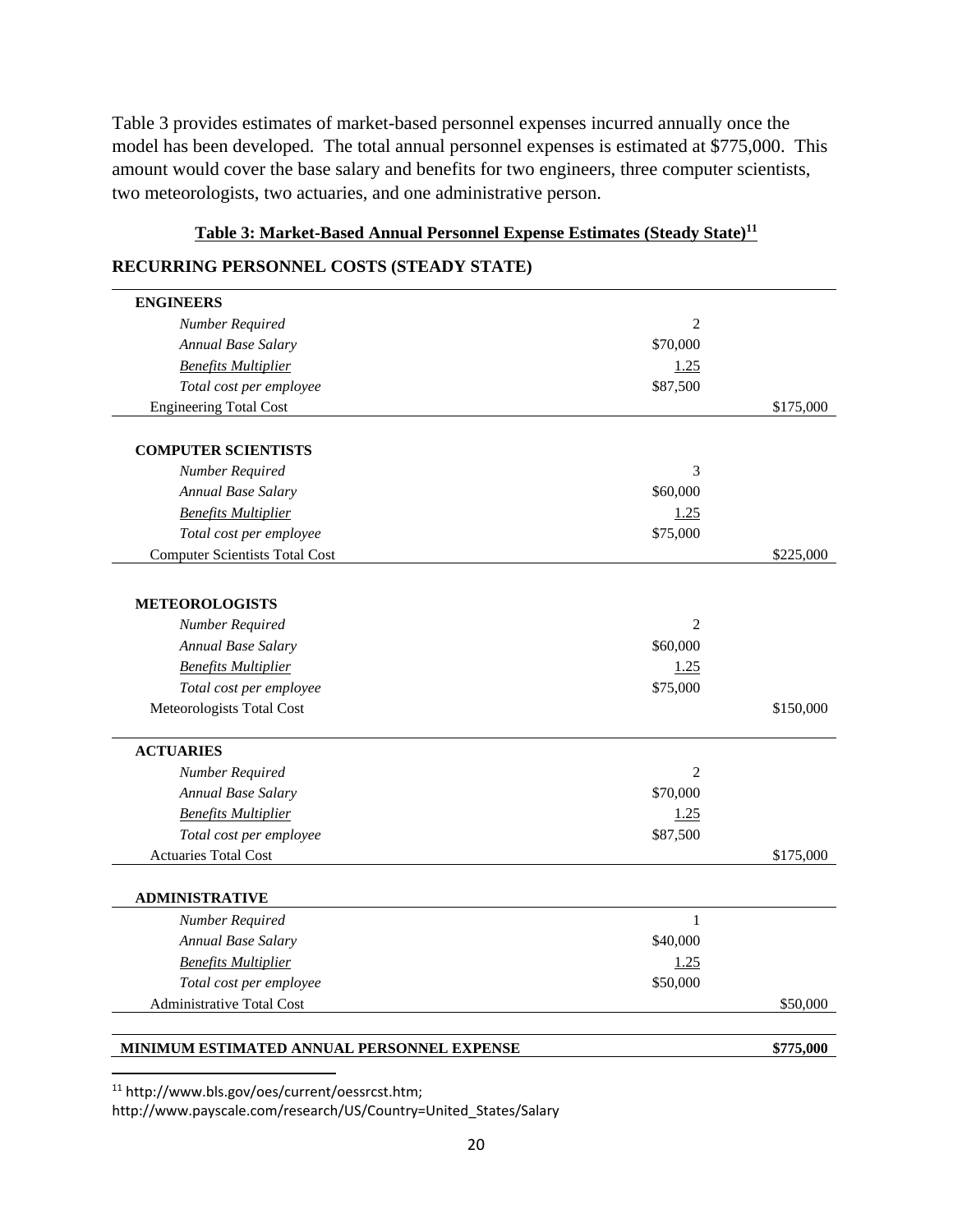#### **C. Technology Costs**

Team members at the FPM Project suggest that technology expenses run in the "several hundred thousand dollar" range. Operation and maintenance of a public hurricane model requires 8-10 servers with necessary parallel processing, workstations, power supply, back-up servers, laptops, databases, Oracle and other software subscriptions, data on zip codes, population and building stock, and security systems for the protection of sensitive information.

Table 4 provides estimates of market-based technology expenses for developing and then operating and maintaining a public hurricane model. The initial capital outlay for computer equipment and power is estimated to cost \$251,000, and the annual technology costs for software, data, and computer maintenance is estimated to cost \$100,200 per year.

[Space left intentionally blank.]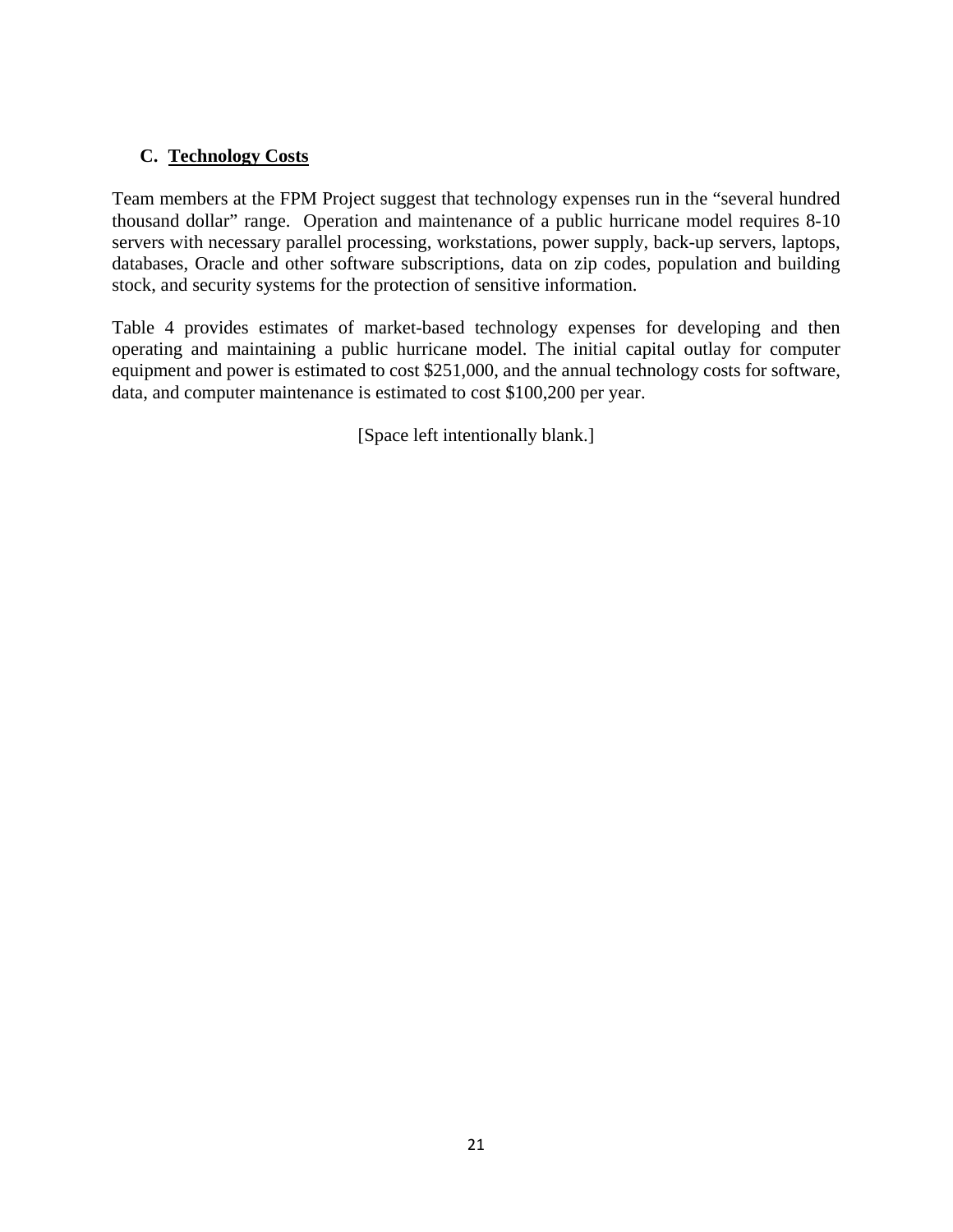| <b>CAPITAL EXPENDITURE ON TECHNOLOGY</b>             |           |           |
|------------------------------------------------------|-----------|-----------|
| <b>Servers</b>                                       |           |           |
| Servers Required                                     | 10        |           |
| Cost per Server                                      | \$17,500  |           |
| <b>Total Initial Server Cost</b>                     |           | \$175,000 |
|                                                      |           |           |
| <b>Computers for Workstations</b>                    |           |           |
| <b>Computer Workstations Required</b>                | 16        |           |
| Cost per Workstation                                 | \$2,500   |           |
| <b>Total Shared Workspace Cost</b>                   |           | \$40,000  |
|                                                      |           |           |
| <b>Laptop Computers</b>                              |           |           |
| Laptops Required                                     |           |           |
| Cost per Laptop                                      | \$2,000   |           |
| <b>Total Additional Cost</b>                         |           | \$16,000  |
|                                                      |           |           |
| <b>Additional Technology Requirements</b>            |           |           |
| Power Supply, Security, Etc.                         | \$20,000  |           |
| <b>Total Additional Cost</b>                         |           | \$20,000  |
|                                                      |           |           |
| MINIMUM ESTIMATED CAPITAL EXPENDITURE ON             |           |           |
| <b>TECHNOLOGY</b>                                    |           | \$251,000 |
|                                                      |           |           |
| RECURRING TECHNOLOGY EXPENSES                        |           |           |
| <b>Oracle and Other Software Subscriptions</b>       |           |           |
| <b>Oracle Commercial Subscriptions Required</b>      | \$30,000  |           |
| <b>Other Assorted Software Requirements</b>          | \$5,000   |           |
| Total Oracle Cost per Year                           |           | \$35,000  |
|                                                      |           |           |
| <b>Model Data Requirements</b>                       |           |           |
| Zip Codes, Population, and Building Stock Data       |           |           |
| Annual Expense                                       | \$15,000  |           |
| Total Data Cost per Year                             |           | \$15,000  |
|                                                      |           |           |
| <b>Technology Maintenance and Upkeep</b>             |           |           |
| Replacement Rate                                     | 20%       |           |
| <b>Base Capital Expenditure</b>                      | \$251,000 |           |
| <b>Total Annual Cost for Workstation Maintenance</b> | \$50,200  |           |
| <b>Total Shared Workspace Cost</b>                   |           | \$50,200  |
|                                                      |           |           |
| MINIMUM ESTIMATED ANNUAL TECHNOLOGY                  |           |           |
| <b>EXPENSE</b>                                       |           | \$100,200 |
|                                                      |           |           |

### **Table 4: Market-Based Technology Expense Estimates**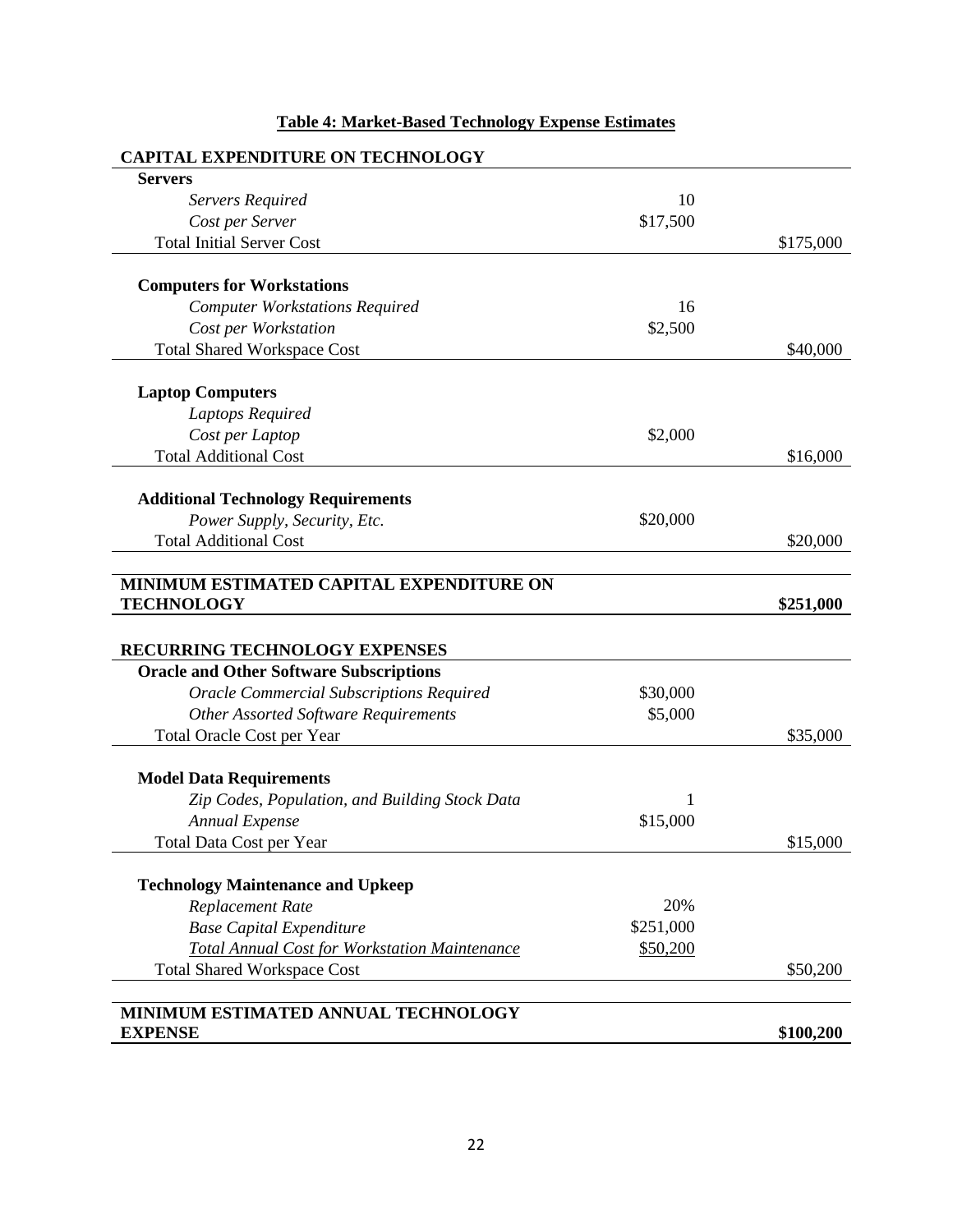#### **D. Facilities Costs**

The Florida Public Model Project is primarily housed at the International Hurricane Center at Florida International University, but utilizes facilities and personnel across several universities in Florida. In total, the FPM Project uses nine offices across multiple universities and large computer labs in sizeable shared workspaces.

Facility expenses for the FPM Project are difficult to isolate and quantify as the FPM Project leverages university resources to assist in providing facilities and certain technologies in the maintenance and operation of the public hurricane model. The FPM Project relies heavily on resources at Florida International University, among others. It is not clear that the State of South Carolina has the academic expertise or resources in place to replicate a similar setup. It is also not clear that, even if South Carolina had the capability, the current FPM Project design would be a sustainable endeavor as it stands.

Table 5 reports that the estimated up-front market-based expenses to outfit 16 offices equals \$48,000. The on-going costs associated with renting office space and computer labs, and for maintenance and upkeep of computer workstations is \$40,800 annually.

[Space left intentionally blank.]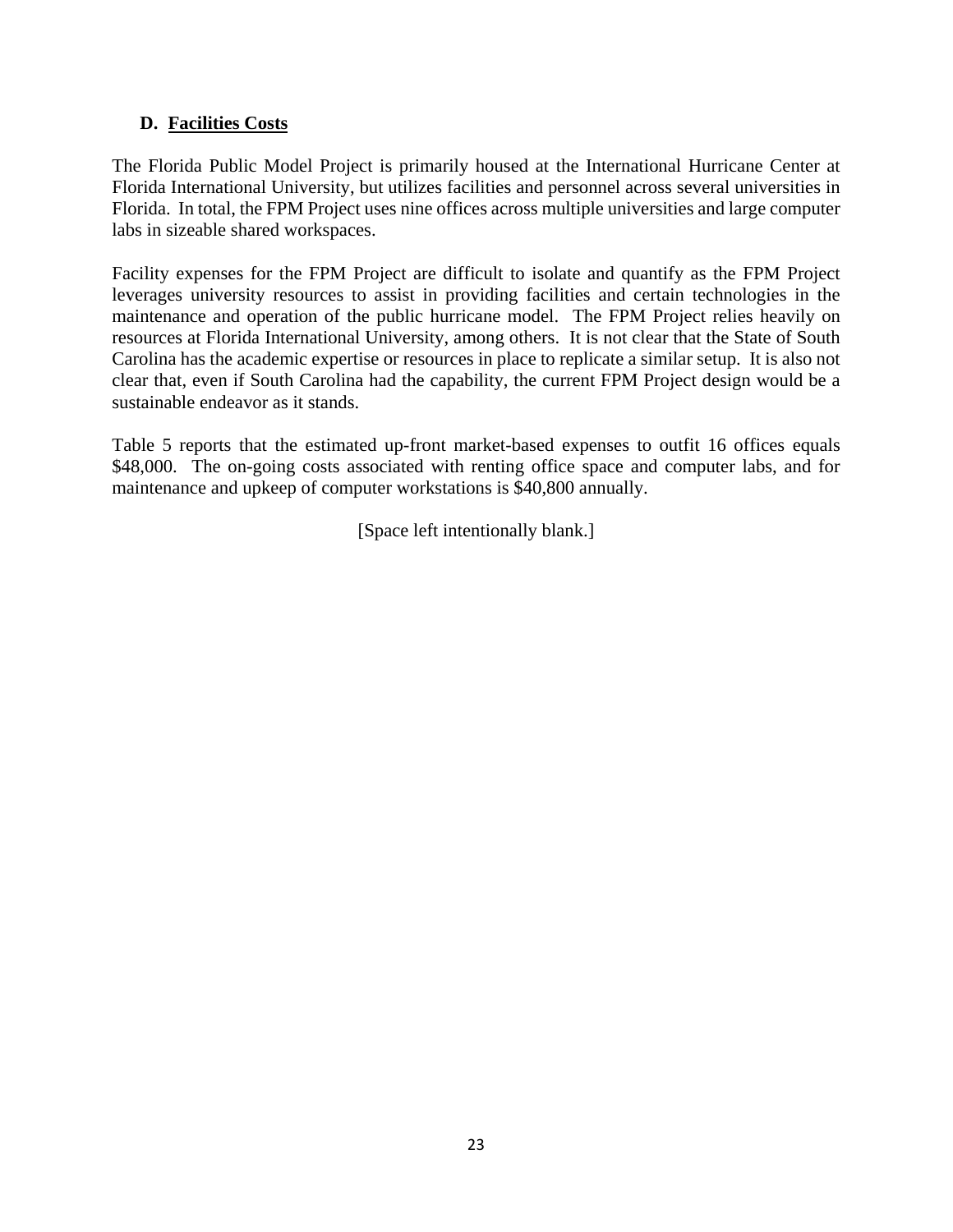| <b>Workstation Furniture</b>                         |          |          |
|------------------------------------------------------|----------|----------|
| <b>Workstation Furniture Setups</b>                  | 16       |          |
| Price per Setup                                      | \$3,000  |          |
| <b>Total Workstation Furniture Cost</b>              |          | \$48,000 |
| MINIMUM ESTIMATED FACILITY CAPITAL EXPENDITURE       |          | \$48,000 |
| RECURRING FACILITY EXPENSES                          |          |          |
| <b>Office Space</b>                                  |          |          |
| <b>Offices Required</b>                              | 8        |          |
| Sq Footage per Office                                | 100      |          |
| Loaded \$ per Sq Foot per year                       | \$15     |          |
| Total Annual Cost per Office                         | \$1,500  |          |
| <b>Total Annual Office Space Cost</b>                |          | \$12,000 |
| <b>Shared Workspace</b>                              |          |          |
| Sq Footage per Workspace                             | 1,000    |          |
| Loaded \$ per Sq Foot per year                       | \$12     |          |
| Total Annual Cost per Workspace                      | \$12,000 |          |
| <b>Total Shared Workspace Cost</b>                   |          | \$12,000 |
| <b>Computer Lab Space</b>                            |          |          |
| Sq Footage per Computer Lab                          | 1,000    |          |
| Loaded \$ per Sq Foot per year                       | \$12     |          |
| Total Annual Cost per Computer Lab                   | \$12,000 |          |
| <b>Total Shared Workspace Cost</b>                   |          | \$12,000 |
| <b>Workstation Maintenance and Upkeep</b>            |          |          |
| Replacement Rate                                     | 10%      |          |
| <b>Base Capital Expenditure</b>                      | \$48,000 |          |
| <b>Total Annual Cost for Workstation Maintenance</b> | \$4,800  |          |
| <b>Total Shared Workspace Cost</b>                   |          | \$4,800  |

### **Table 5: Market-Based Facility Expense Estimates**

**MINIMUM ESTIMATED ANNUAL FACILITY EXPENSE \$40,800**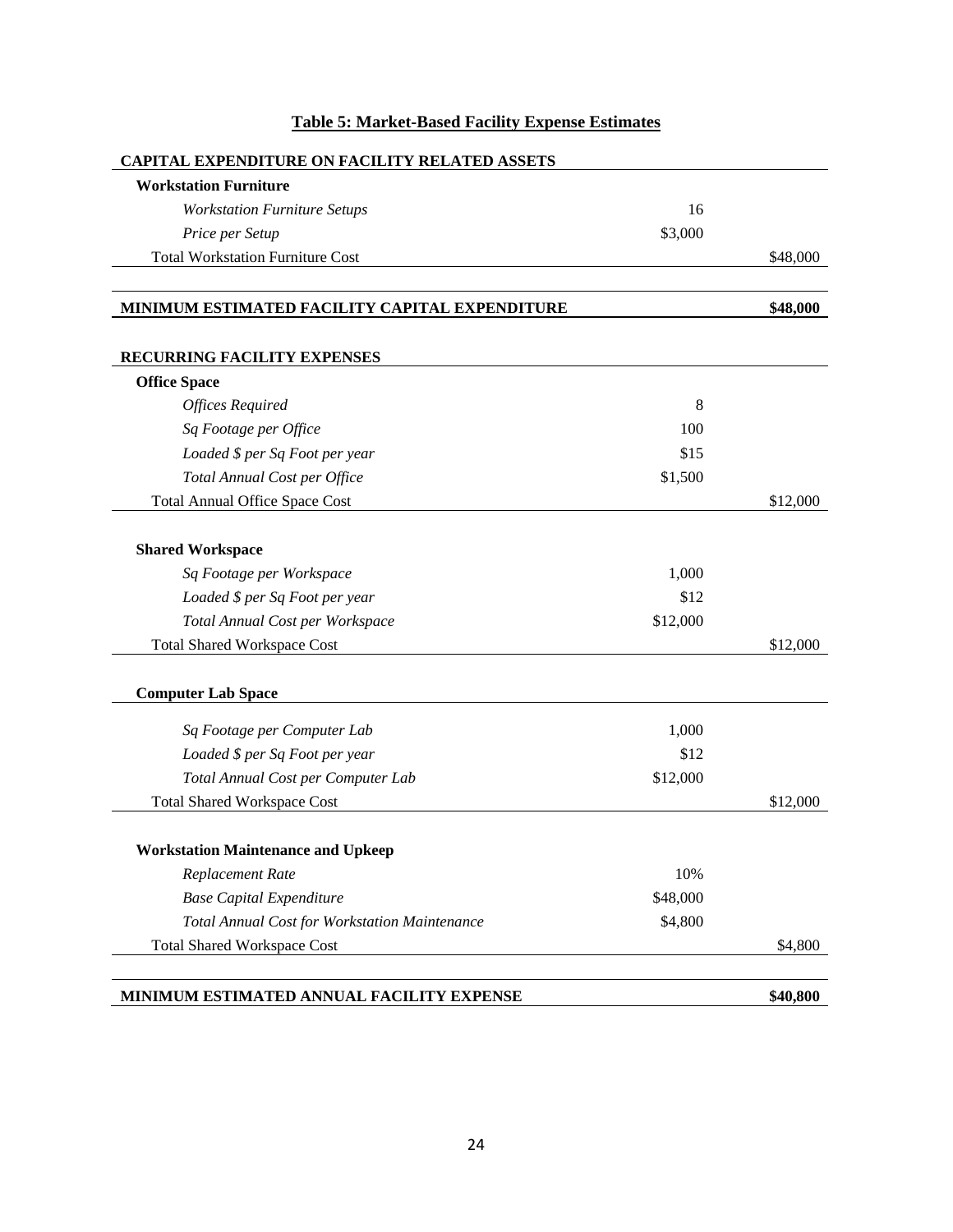#### **E. Other Expected (But Not Estimated) Costs**

A hurricane model requires a significant amount of data on population, building stock, construction, and zoning codes from municipalities and other local governments. Without reliable data, any model is incapable of producing valid results. If easily available and accessible, the data would present a negligible cost to incorporate into the model. However, it is not clear that this data is easily available. Collecting the data will require the cooperation and resources of local authorities.

In the regulatory context, the SC DOI would likely need additional resources in order to maximize the Public Model's benefits toward its stated mission. These costs could vary depending upon the stated purpose and intended use of the public model.

Additionally, there may be unknown legal costs. Hurricane models are often the subject of litigation, and there is no reason to believe at this time that a public model would be immune from litigation or potential legal liability. Such costs cannot be quantified.

Other expenditures are likely to emerge, particularly relating to the need to contract with subject matter experts during the development of the public model. Finally, the costs that the insurance industry will incur to comply with any new mandates or changes to the regulation of property insurance rate filings should be taken into consideration as these are ultimately passed on to consumers.

Estimating the above costs is difficult, but the result could be significant.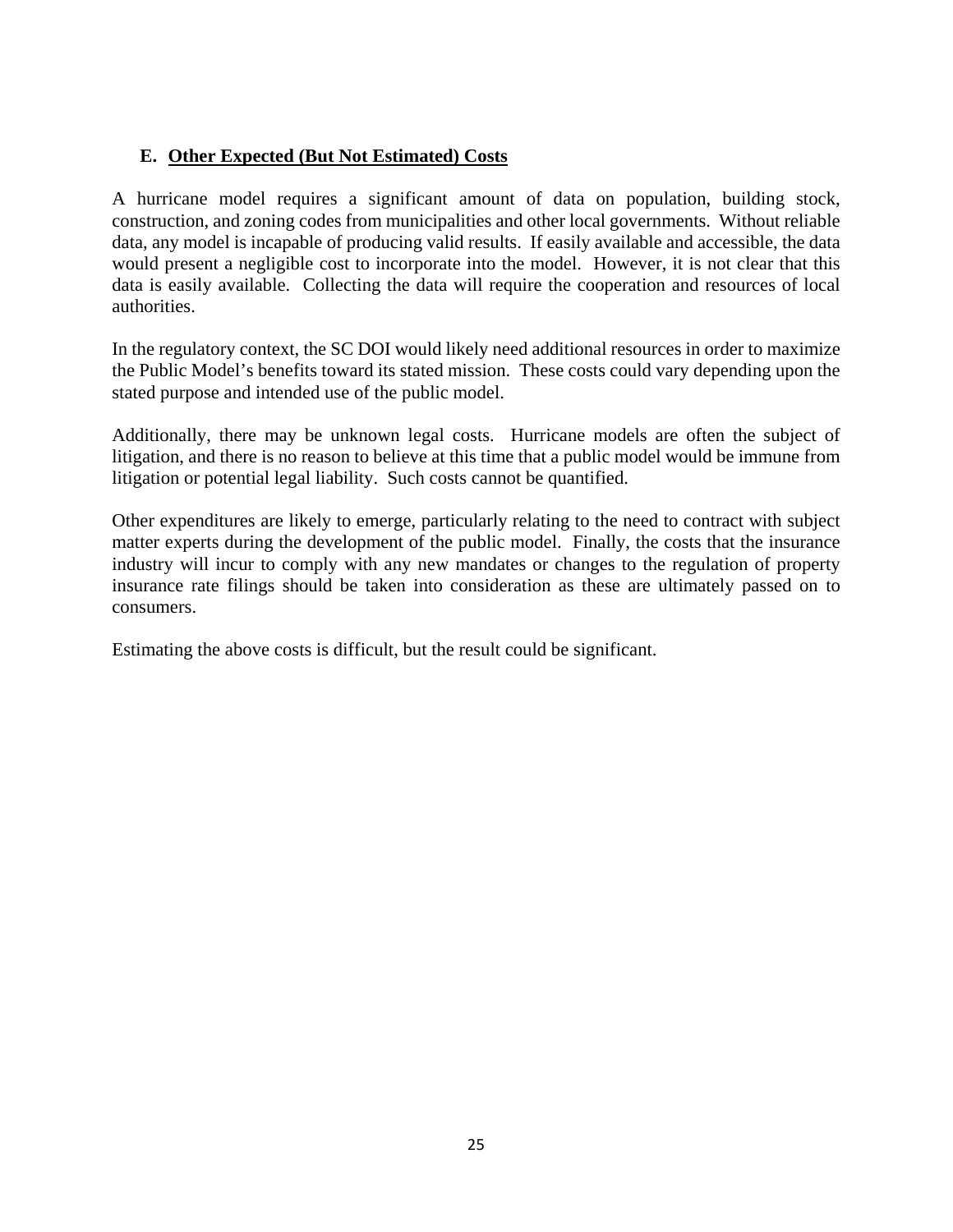#### **F. Summary**

Combining the various cost components above, the estimated costs of developing and maintaining a South Carolina Produced Model for the state of South Carolina is a *minimum* of \$7,316,500 over the first 5 years, and a *minimum* of \$916,000 per year in operating and maintenance costs thereafter. While we have not modeled all likely expenditures (including those highlighted in the previous subsection), it should not be overlooked that there would be additional costs associated with the development, maintenance, and use of a public model. Thought should be given to the monetary and non-monetary costs associated with such an endeavor.

#### **VI. RECOMMENDATIONS**

The SC DOI has indicated that it is open to any tool that would further enhance its rate review processes. However, the costs of such the development of a SC public hurricane model appear to outweigh the potential benefits. The benefits of a South Carolina specific public model appear marginal and, at best, are unclear, while the costs associated with developing and maintaining a public model are significant. Such a model is unlikely to be fully transparent and there is no guarantee that it will produce lower rates for property owners.

The costs of developing a public model are estimated at a minimum of \$7,316,500 over the first 5 years, and \$916,000 per year in operating and maintenance expenses thereafter. These costs are based upon information from public sources. Personnel costs are often dictated by the market. Consequently, the personnel costs needed to develop and maintain a public model will likely be more than projected in this report.

As such, the recommendation of this report is that South Carolina not pursue the development of a state specific public hurricane model at this time. There are several alternatives that would provide similar oversight and validation of the private models used in rate setting at significantly lower cost than the development of a public model.

Currently, there are three models used in South Carolina that compete in an innovative and competitive market. If a fourth estimate is desired for comparison, then the SC DOI could contract with either (1) the one modeling firm that is currently not used by insurers in South Carolina, ARA, (2) Florida International University to build a South Carolina model component, (3) Watson and Johnson, (4) RiskInsight, or (5) OASIS to provide a fourth estimate. Instead of seeking an open source model, which is unattainable due to the complexity of the models, a better approach would be to require transparency through a panel of experts and rely on their oversight, similar to the analysis done by the SC Panel in 2012-2013.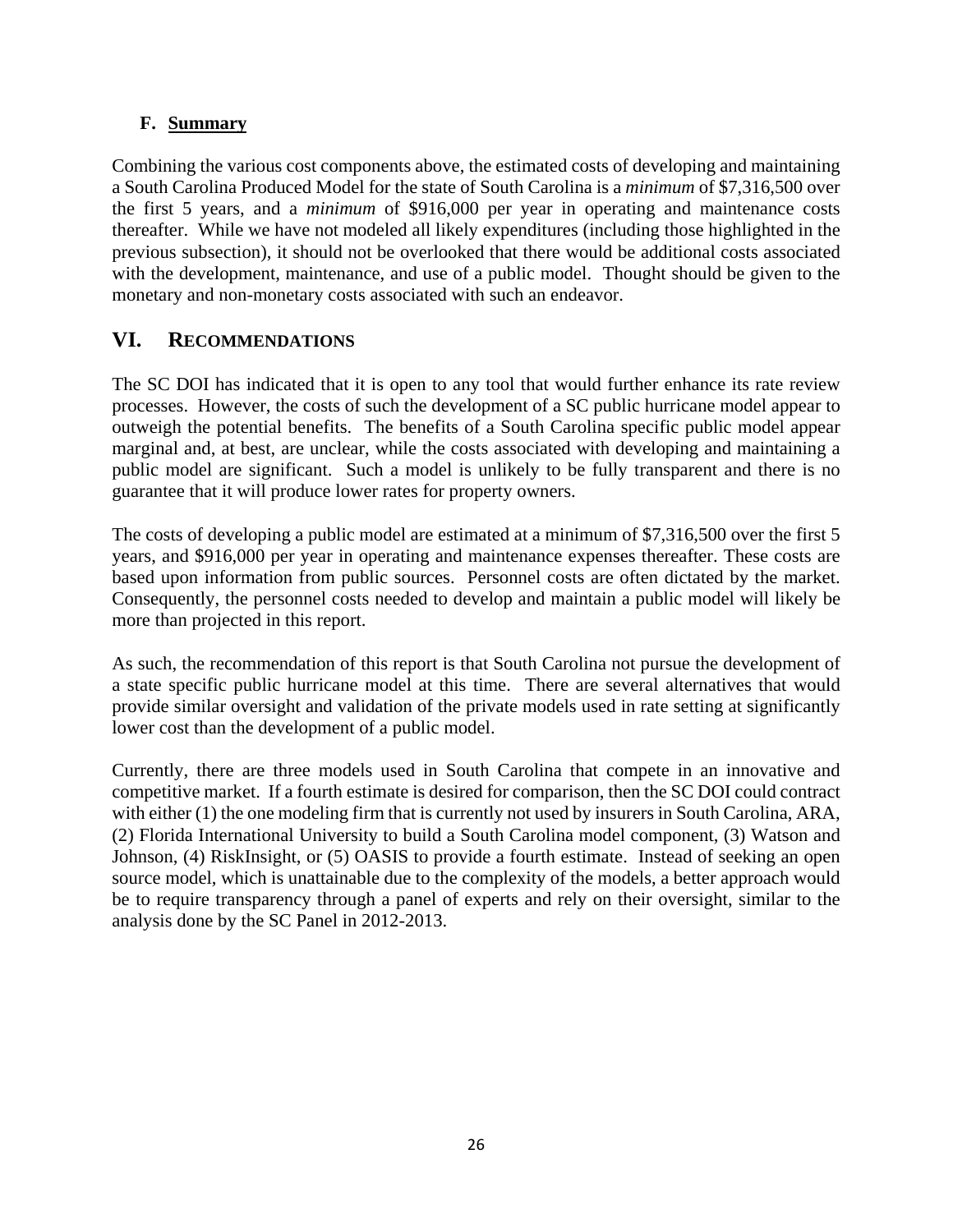#### **VII. REFERENCES**

Clark, Karen, *Open Platforms – A New Approach to Loss Estimation,* www.insuranceday.com (September 1, 2014)

Clark, Karen, *Interview Transcript,* Reactions (March 9, 2014).

Clark, Karen, *Next Generation Cat Modeling: Multimodel, Open Source or Open Platform – What's the Difference?,* Carrier Management (April 22, 2014).

Clark, Karen, *Simulating the hazard rather than the loss,* www.insuranceday.com (December 2, 2013).

Davis, Will, *Recommendations from the Hurricane Model Review Panel, Public Hearing Regarding the Use of Catastrophe Models in Property Insurance Ratemaking in South Carolina,*  (October 9, 2013).

Evans, Jenni, Masoud Zadeh, and Martin M. Simons, *Evaluation of Hurricane Catastrophe Models Used in South Carolina,* (October 4. 2013).

Florida Commission on Hurricane Loss Projection Methodology, *Report of Activities as of November 1, 2013,* (November 1, 2013).

Florida International University International Hurricane Research Center, *Florida Public Hurricane Loss Model 5.0,* Submission to the Florida Commission on Hurricane Loss Projection Methodology, (July 12, 2013).

Florida Office of Insurance Regulation, *Overview of Florida's Public Hurricane Model,* (accessed December 30, 2014).

Hamid, Shahid S., *The Florida Public Hurricane Loss Model,* (May 2014).

Hollmer, Mark, *Lessons of a Risk Modeler: RMS CEO Hemant Shah,* Carrier Management, (October 29, 2014).

Smith, Kate, *A.M.BestTV: Rise of the Super (Risk) Models*, Best's Review Magazine, (August 6, 2014).

South Carolina Department of Insurance, *Bulletin Number 2014-03: The Use of Hurricane Catastrophe Models in Property Insurance Ratemaking,* (March 12, 2014).

South Carolina Department of Insurance, *Order Number 2013-05: The Use of Insurance Catastrophe Models in Property Insurance Ratemaking in South Carolina, (December 12, 2013).* 

South Carolina Department of Insurance, *Status of the South Carolina Wind and Hail Underwriting Association,* (January 31, 2014).